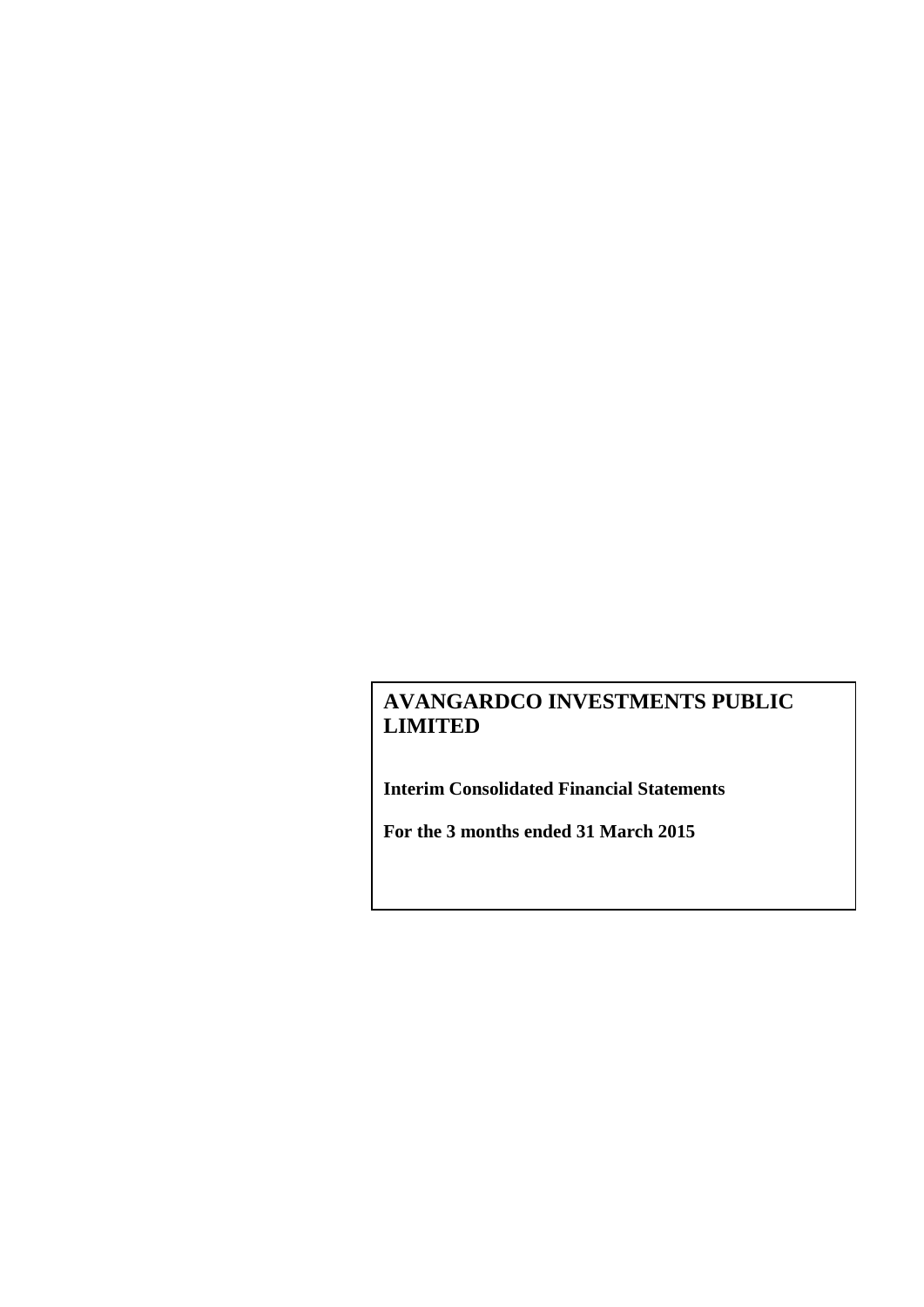# **CONTENTS Page**

| Interim consolidated statement of financial position                            |          |
|---------------------------------------------------------------------------------|----------|
| Interim consolidated statement of profit or loss and other comprehensive income |          |
| Interim consolidated statement of changes in equity                             |          |
| Interim consolidated statement of cash flows                                    | $4 - 5$  |
| Notes to the interim consolidated financial statements                          | $6 - 22$ |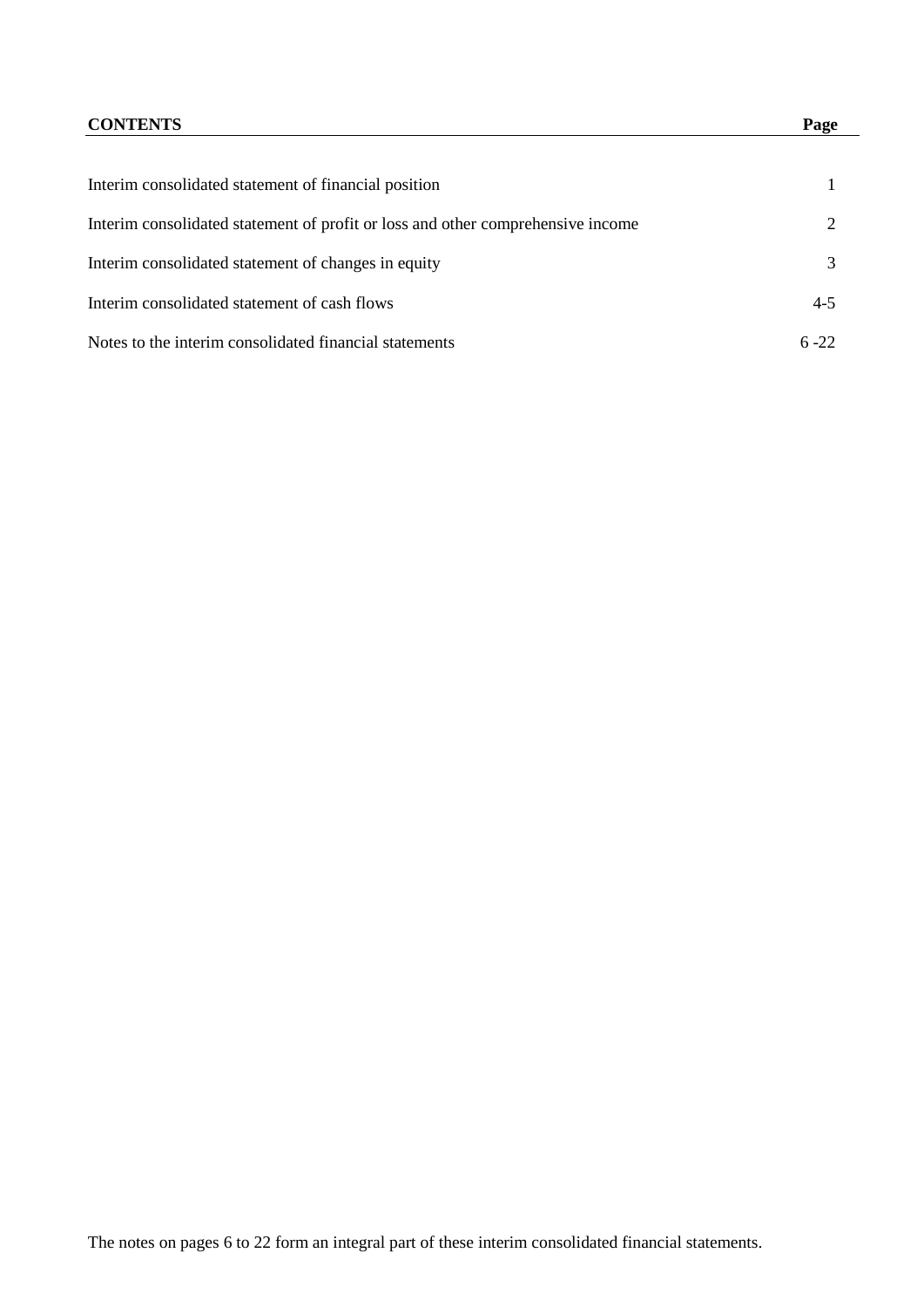# **Interim consolidated statement of financial position**

AS AT 31 MARCH 2015

 *(in USD thousand, unless otherwise stated)*

|                                                  | <b>Note</b>    | 31 March 2015 | 31 December 2014 |
|--------------------------------------------------|----------------|---------------|------------------|
| <b>ASSETS</b>                                    |                |               |                  |
| Property, plant and equipment                    |                | 394 370       | 579 922          |
| Non-current biological assets                    | $\overline{4}$ | 11 112        | 21 637           |
| Deferred tax assets                              |                | 1675          | 2489             |
| Held to maturity investments                     | 5              | 10 5 27       | 17959            |
| Other non-current assets                         |                | 19            | 28               |
| <b>Total non-current assets</b>                  |                | 417 703       | 622 035          |
| Inventories                                      | 7              | 77 799        | 115 896          |
| Current biological assets                        | 4              | 26 860        | 28 228           |
| Trade accounts receivable, net                   | 8              | 84 337        | 79 221           |
| Prepaid income tax                               |                | 47            | 48               |
| Prepayments and other current assets, net        | 9              | 16 734        | 29 0 94          |
| Taxes recoverable and prepaid                    | 6              | 22 630        | 45 949           |
| Cash and cash equivalents                        | 10             | 89 890        | 117856           |
| <b>Total current assets</b>                      |                | 318 297       | 416 292          |
| <b>TOTAL ASSETS</b>                              |                | 736 000       | 1 038 327        |
|                                                  |                |               |                  |
| <b>EQUITY</b><br>Share capital                   |                | 836           | 836              |
| Share premium                                    |                | 201 164       | 201 164          |
| Reserve capital                                  |                | 115 858       | 115 858          |
| Retained earnings                                |                | 1 025 445     | 1 077 158        |
| Effect of translation into presentation currency |                | (100909)      | (776 404)        |
| Equity attributable to owners of the Company     |                | 334 204       | 618 612          |
| <b>Non-controlling interest</b>                  |                | 12 675        | 27 27 6          |
| <b>Total equity</b>                              |                | 346 879       | 645 888          |
|                                                  |                |               |                  |
| <b>LIABILITIES</b>                               |                |               |                  |
| Long-term loans<br>Deferred tax liabilities      | 11             | 73 828        | 79 844           |
| Deferred income                                  |                | 17<br>1 3 8 5 | 26<br>2 2 4 5    |
| Long-term finance lease                          |                | 50            | 63               |
|                                                  |                | 75 280        |                  |
| <b>Total non-current liabilities</b>             |                |               | 82 178           |
| Short-term bond liabilities                      | 12             | 199 034       | 198 635          |
| Current portion of non-current liabilities       | 14             | 16 471        | 15 3 68          |
| Short-term loans                                 | 13             | 50 000        | 50 000           |
| Trade payables                                   | 15             | 3 4 9 7       | 6 9 0 7          |
| Other accounts payable                           | 16             | 44 839        | 39 351           |
| <b>Total current liabilities</b>                 |                | 313 841       | 310 261          |
| <b>TOTAL LIABILITIES</b>                         |                | 389 121       | 392 439          |
| <b>TOTAL EQUITY AND LIABILITIES</b>              |                | 736 000       | 1 038 327        |

**Chairwoman Director, CEO**

\_\_\_\_\_\_\_\_\_\_\_\_\_\_\_\_\_\_\_\_\_\_\_\_\_

**Nataliya Vasylyuk Iryna Marchenko**

\_\_\_\_\_\_\_\_\_\_\_\_\_\_\_\_\_\_\_\_\_\_\_\_\_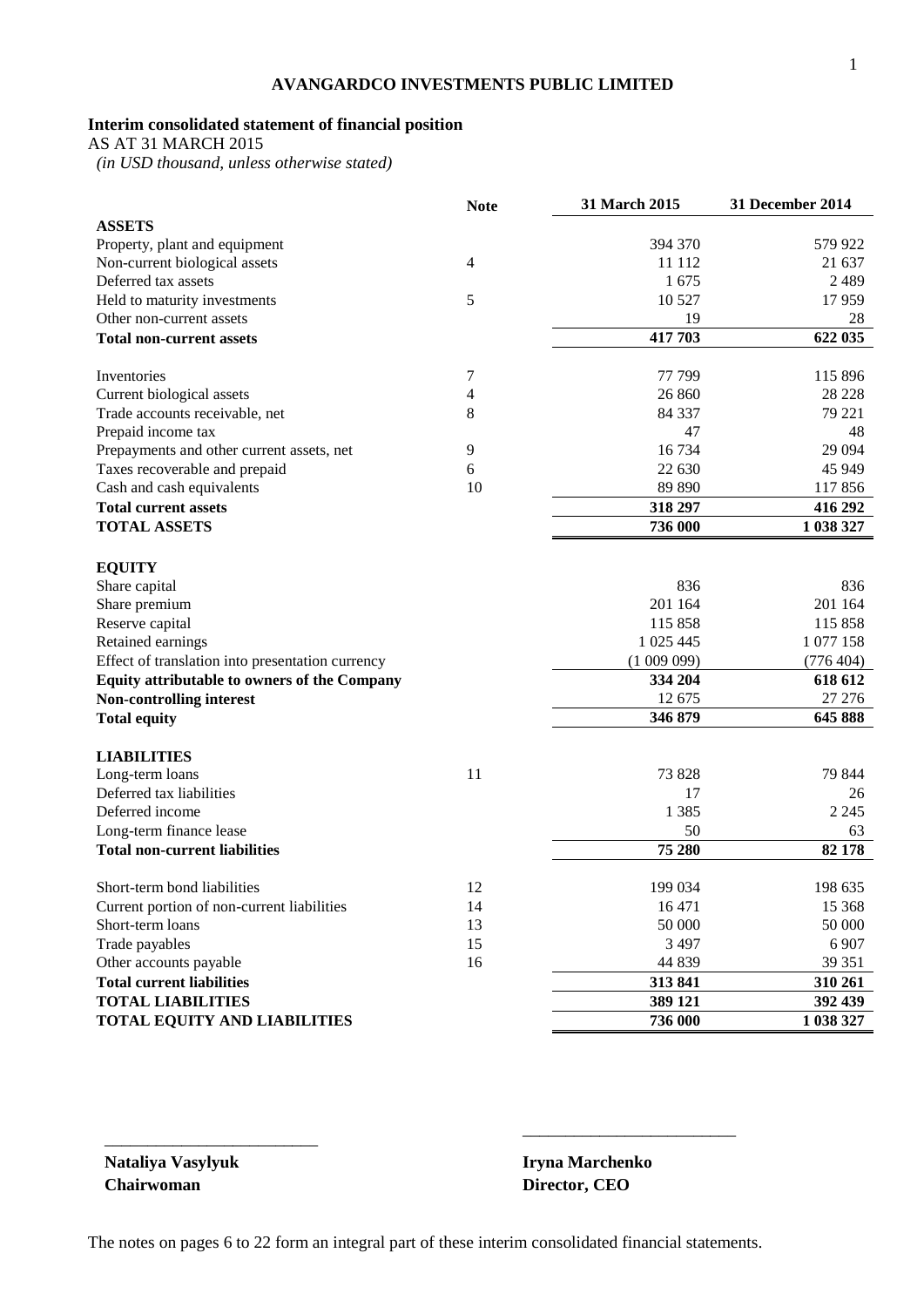## **Interim consolidated statement of profit and loss and other comprehensive income**

FOR THE 3 MONTHS ENDED 31 MARCH 2015

|                                                                                                                                                              |             | 3 months ended |               |
|--------------------------------------------------------------------------------------------------------------------------------------------------------------|-------------|----------------|---------------|
|                                                                                                                                                              | <b>Note</b> | 31 March 2015  | 31 March 2014 |
| Revenue                                                                                                                                                      | 17          | 72 4 26        | 152 199       |
| Profit from revaluation of biological assets at fair value                                                                                                   |             | 6 3 8 7        | 9 2 7 5       |
| Cost of sales                                                                                                                                                | 18          | (64 203)       | (101729)      |
| <b>GROSS PROFIT</b>                                                                                                                                          |             | 14 610         | 59 745        |
| General administrative expenses                                                                                                                              | 20          | (1554)         | (5456)        |
| Distribution expenses                                                                                                                                        | 21          | (3586)         | (5660)        |
| Income from government grants and incentives                                                                                                                 |             | 24             | 68            |
| Impairment of non current assets                                                                                                                             |             |                |               |
| Income from special VAT treatment                                                                                                                            |             | 4 5 3 5        | 5 680         |
| Other operating expenses                                                                                                                                     | 22          | (13869)        | 343           |
| PROFIT FROM OPERATING ACTIVITIES                                                                                                                             |             | 160            | 54 720        |
|                                                                                                                                                              |             |                |               |
| Finance income                                                                                                                                               | 24          | 1 1 1 9        | 39            |
| Finance costs                                                                                                                                                | 23          | (7574)         | (7663)        |
| Losses on exchange                                                                                                                                           |             | (45867)        | (223)         |
| (LOSS)/PROFIT BEFORE TAX                                                                                                                                     |             | (52162)        | 46 873        |
| Income tax credit                                                                                                                                            |             | (17)           | (74)          |
| (LOSS)/PROFIT FOR THE PERIOD                                                                                                                                 |             | (52179)        | 46799         |
| OTHER COMPREHENSIVE INCOME:<br>Items that are or may be reclassified subsequently to<br>profit or loss<br>Effect from translation into presentation currency |             | (246 829)      | (436 600)     |
| TOTAL COMPREHENSIVE INCOME                                                                                                                                   |             | (299008)       | (389 801)     |
| (LOSS)/PROFIT FOR THE PERIOD<br><b>ATTRIBUTABLE TO:</b>                                                                                                      |             |                |               |
| Owners of the Company                                                                                                                                        |             | (51713)        | 46 157        |
| Non-controlling interests                                                                                                                                    |             | (466)          | 642           |
|                                                                                                                                                              |             | (52179)        | 46 799        |
| <b>TOTAL COMPREHENSIVE INCOME</b><br><b>ATTRIBUTABLE TO:</b>                                                                                                 |             |                |               |
| Owners of the Company                                                                                                                                        |             | (284 406)      | (371785)      |
| Non-controlling interests                                                                                                                                    |             | (14602)        | (18016)       |
|                                                                                                                                                              |             | (299008)       | (389 801)     |
|                                                                                                                                                              |             |                |               |
| (Loss)/earnings per share, USD (basic and diluted)                                                                                                           |             | (8)            | 7             |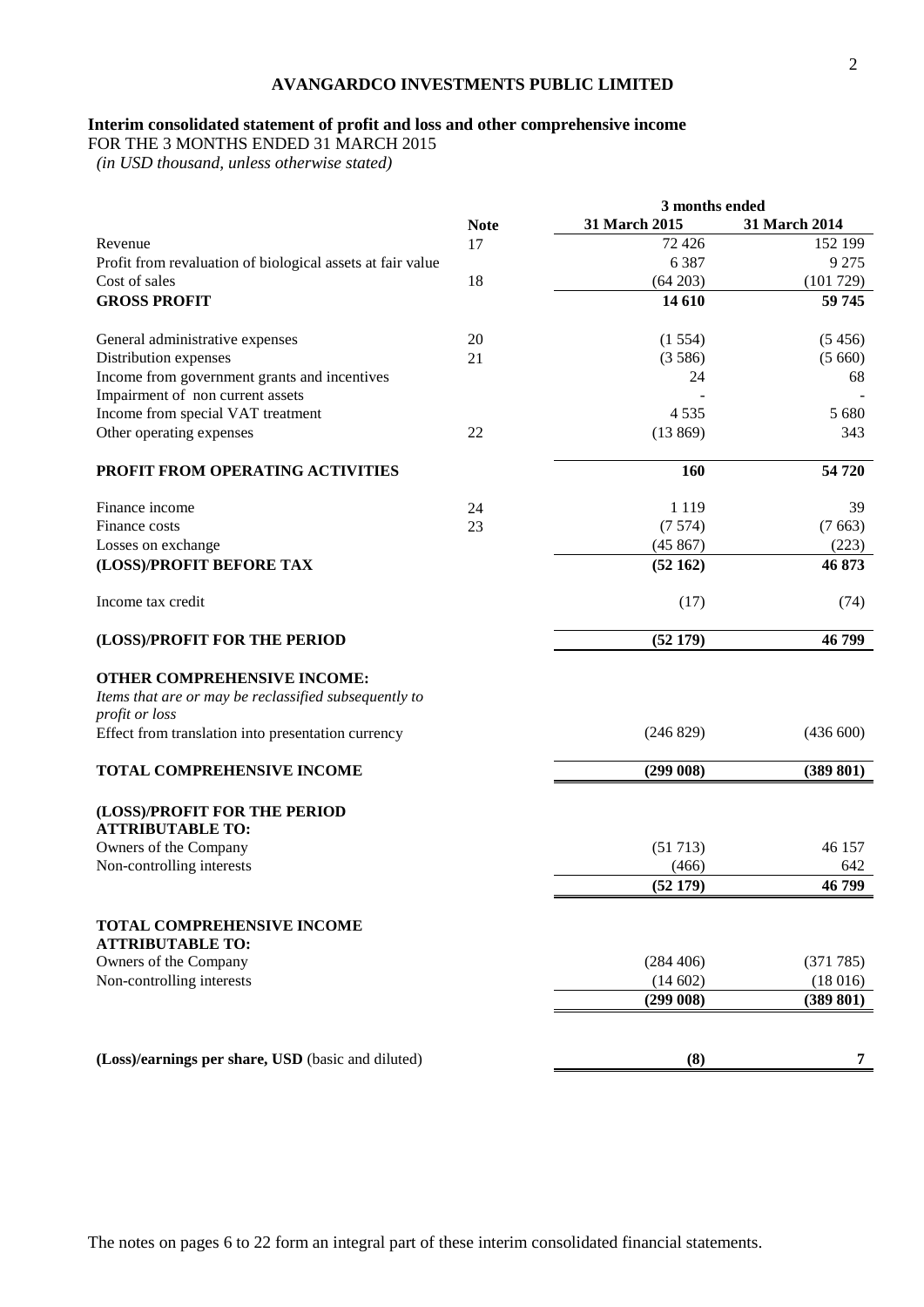### **Interim consolidated statement of changes in equity**

FOR THE 3 MONTHS ENDED 31 MARCH 2015

|                                                    | <b>Attributable to owners of the Company</b> |                                    |                          |                      |                                         |           |                                  |              |
|----------------------------------------------------|----------------------------------------------|------------------------------------|--------------------------|----------------------|-----------------------------------------|-----------|----------------------------------|--------------|
|                                                    | Share<br>capital                             | Capital<br>contribution<br>reserve | <b>Share</b><br>premium  | Retained<br>earnings | Foreign currency<br>translation reserve | Total     | Non-<br>controlling<br>interests | Total equity |
| <b>Balance at 1 January 2014</b>                   | 836                                          | 115858                             | 201 164                  | 1 132 803            | (68194)                                 | 1 382 467 | 64 631                           | 1 447 098    |
| <b>Comprehensive income</b>                        |                                              |                                    |                          |                      |                                         |           |                                  |              |
| Profit for the period                              | $\overline{\phantom{a}}$                     |                                    | $\overline{\phantom{a}}$ | 46 157               | $\overline{\phantom{a}}$                | 46 157    | 642                              | 46 799       |
| Effect from translation into presentation currency |                                              |                                    |                          |                      | (417942)                                | (417942)  | (18658)                          | (436 600)    |
| <b>Total comprehensive income</b>                  |                                              |                                    |                          | 46 157               | (417942)                                | (371785)  | (18016)                          | (389 801)    |
| <b>Balance at 31 March 2014</b>                    | 836                                          | 115858                             | 201 164                  | 1 178 960            | (486 136)                               | 1 010 682 | 46 615                           | 1 057 297    |
| <b>Balance at 1 January 2015</b>                   | 836                                          | 115858                             | 201 164                  | 1 077 158            | (776 404)                               | 618 612   | 27 27 6                          | 645 888      |
| <b>Comprehensive income</b>                        |                                              |                                    |                          |                      |                                         |           |                                  |              |
| Profit for the period                              | $\overline{\phantom{a}}$                     |                                    | $\overline{\phantom{a}}$ | (51713)              | $\sim$                                  | (51713)   | (466)                            | (52179)      |
| Effect from translation into presentation currency | $\overline{\phantom{a}}$                     | $\overline{\phantom{a}}$           | -                        |                      | (232 695)                               | (232695)  | (14135)                          | (246 830)    |
| Total comprehensive income                         |                                              |                                    |                          | (51713)              | (232 695)                               | (284 408) | (14602)                          | (299009)     |
| <b>Balance at 31 March 2015</b>                    | 836                                          | 115 858                            | 201 164                  | 1 025 445            | (100909)                                | 334 204   | 12675                            | 346 879      |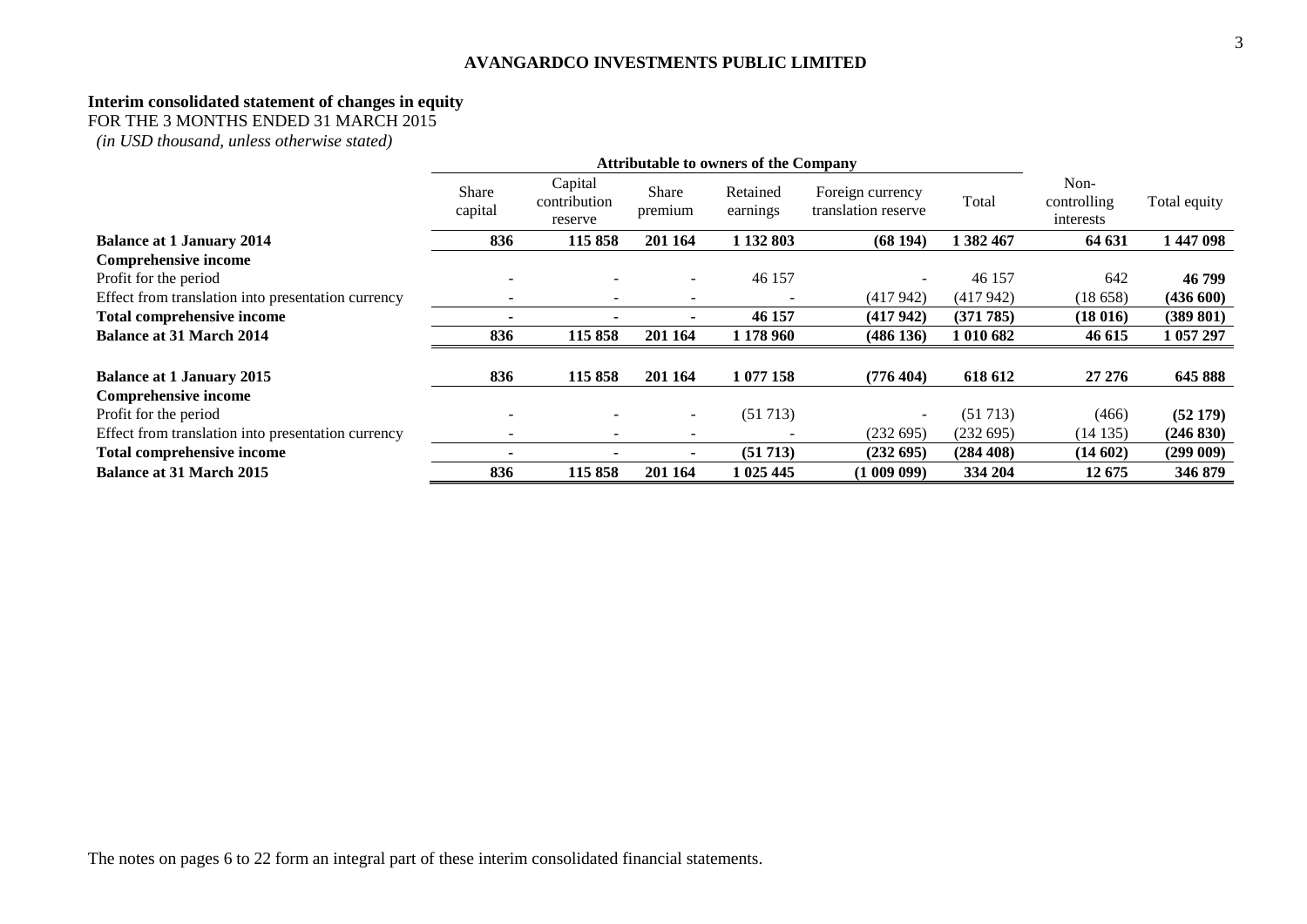# **Interim consolidated statement of cash flows**

FOR THE 3 MONTHS ENDED 31 MARCH 2015

|                                                                                 |             | 3 months ended     |                    |  |
|---------------------------------------------------------------------------------|-------------|--------------------|--------------------|--|
|                                                                                 | <b>Note</b> | 31 March 2015      | 31 March 2014      |  |
| <b>CASH FLOWS FROM OPERATING ACTIVITIES</b>                                     |             |                    |                    |  |
| (Loss)/profit before income tax                                                 |             | (52162)            | 46873              |  |
| Adjustments for:                                                                |             |                    |                    |  |
| Depreciation of property, plant and equipment                                   |             | 6 1 9 7            | 6443               |  |
| Change in allowance for irrecoverable amounts                                   |             | 6945               | 5                  |  |
| Other provisions                                                                |             |                    | (675)              |  |
| (Profit)/loss on disposal of current assets                                     |             | 9                  | 21                 |  |
| Loss on disposal of property, plant and equipment                               |             | (1)                | 6                  |  |
| Impairment of current assets                                                    |             | 7704               | 324                |  |
| Effect of fair value adjustments on biological assets                           |             | (6387)             | (9275)             |  |
| Gains realised from accounts payable written-off                                |             | (1)                | (11)               |  |
| Amortization of deferred income on government grants                            |             | (24)               | (68)               |  |
| Discount bonds amortization                                                     |             | 399                | 359                |  |
| Discount on VAT government bonds on initial                                     |             |                    |                    |  |
| recognition                                                                     |             |                    |                    |  |
| Discount on VAT government bonds amortization                                   |             | (542)              |                    |  |
| Impairment of non current assets                                                |             |                    |                    |  |
| Interest income                                                                 |             | (1119)             | (39)               |  |
| Interest payable on loans                                                       |             | 7 1 7 0            | 6795               |  |
| Losses on exchange                                                              |             | 38 4 9 0           |                    |  |
| Operating profit before working capital changes                                 |             | 6678               | 50758              |  |
| (Increase)/decrease in trade receivables                                        |             | (27993)<br>2 5 9 0 | 15 9 36<br>8 4 2 3 |  |
| Decrease in prepayments and other current assets                                |             | 9 1 9 0            | (5836)             |  |
| Decrease/(increase) in taxes recoverable and prepaid<br>Increase in inventories |             |                    | (19609)            |  |
| Decrease in deferred income                                                     |             | (7534)             |                    |  |
| Decrease in other non-current assets                                            |             | (115)              | (1 277)<br>100     |  |
| Decrease in trade payables                                                      |             | (1275)             | (5239)             |  |
| Decrease in biological assets                                                   |             | 1464               | 3 5 8 4            |  |
| Increase/(decrease) in finance leases                                           |             | 4                  | (699)              |  |
| Increase/(decrease) in other accounts payable                                   |             | 14 173             | (5023)             |  |
|                                                                                 |             | (2818)             | 41 118             |  |
| <b>Cash generated from operations</b>                                           |             |                    |                    |  |
| Interest paid                                                                   |             | (505)              | (1681)             |  |
| Income tax paid                                                                 |             | (33)               | (28)               |  |
| Net cash generated from operating activities                                    |             | (3356)             | 39 409             |  |
| <b>CASH FLOWS FROM INVESTING ACTIVITIES</b>                                     |             |                    |                    |  |
| Payments and receipts - property, plant and equipment                           |             | (11 227)           | (28689)            |  |
| Interest received                                                               |             | 1076               | 39                 |  |
| Repayment of VAT government bonds                                               |             | 2 2 6 7            |                    |  |
| Net cash used in investing activities                                           |             | (7884)             | (28650)            |  |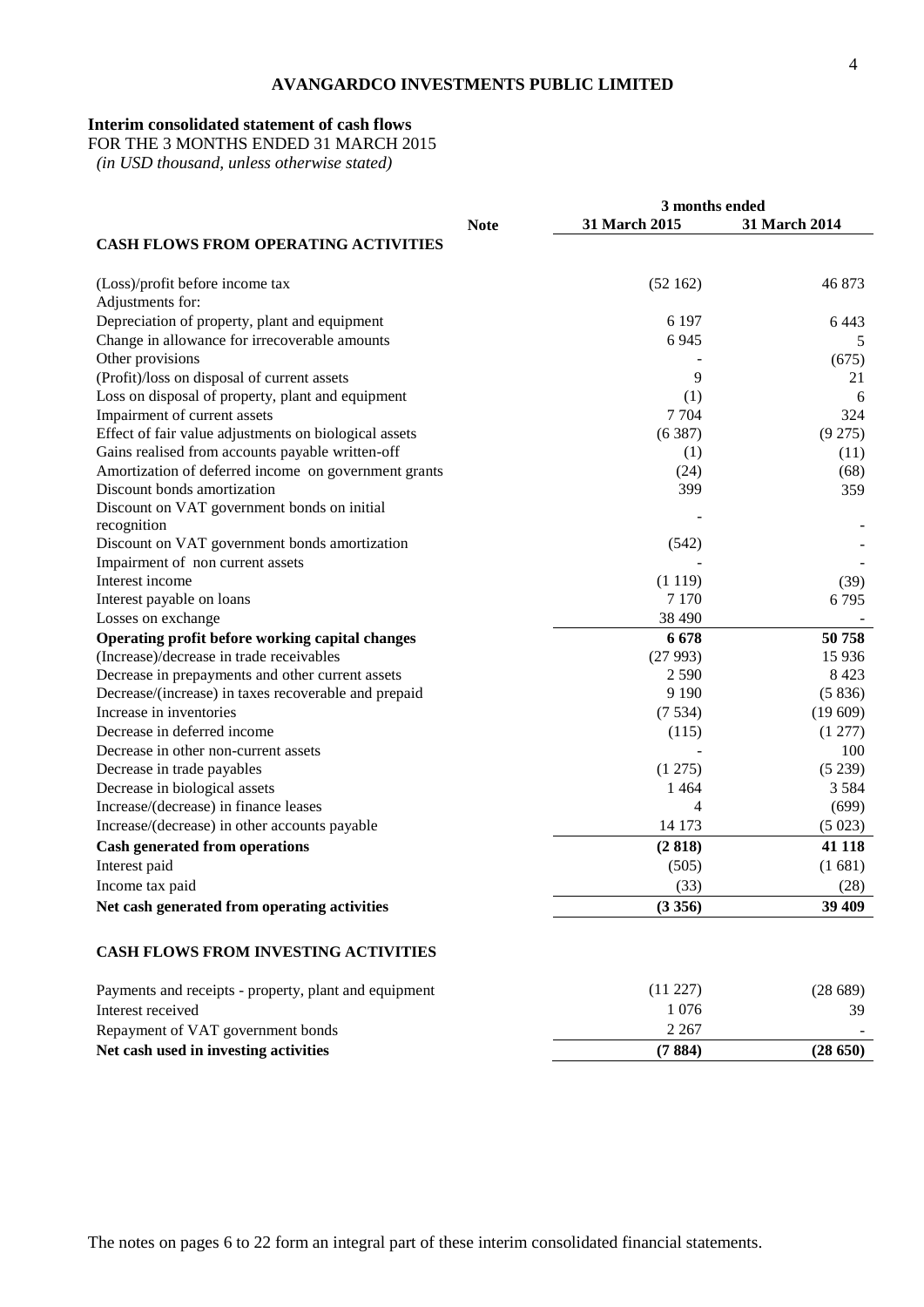# **Interim consolidated statement of cash flows (cont.)**

FOR THE 3 MONTHS ENDED 31 MARCH 2015

|                                                        |             | 3 months ended |               |  |
|--------------------------------------------------------|-------------|----------------|---------------|--|
|                                                        | <b>Note</b> | 31 March 2015  | 31 March 2014 |  |
| <b>CASH FLOWS FROM FINANCING ACTIVITIES</b>            |             |                |               |  |
| New loans received                                     |             | 8.592          | 17 590        |  |
| Repayment of loans                                     |             | (2334)         | (2948)        |  |
| Net cash generated from/(used in) financing activities |             | 6 2 5 8        | 14 642        |  |
| Net decrease in cash                                   |             | (4982)         | 25 400        |  |
| Cash and cash equivalents at 1 January                 |             | 117856         | 156 804       |  |
| Effect from translation into presentation currency     |             | (22984)        | (3732)        |  |
| Cash and cash equivalents at 31 March                  | 10          | 89 890         | 178 472       |  |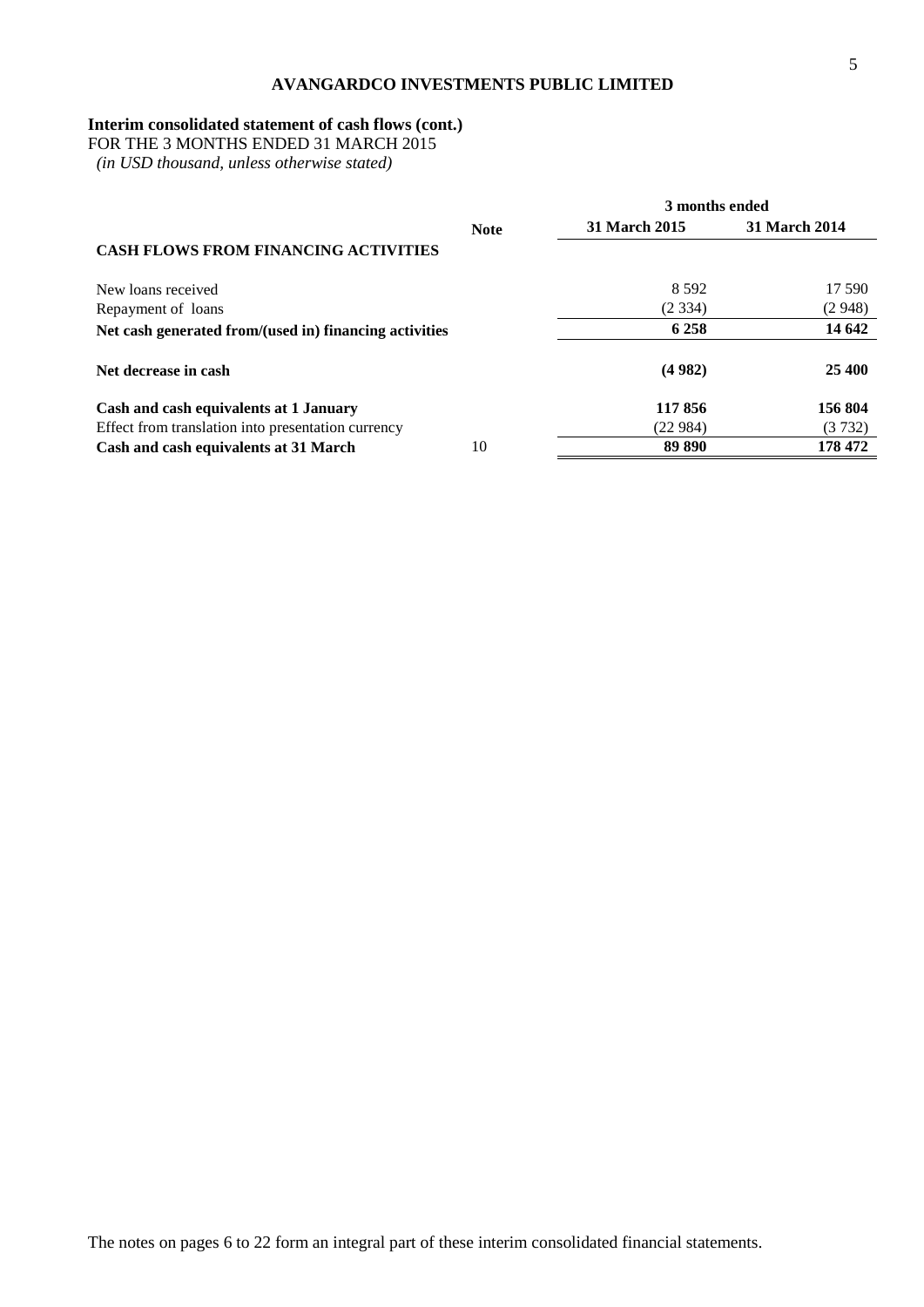#### **Notes to the interim consolidated financial statements FOR THE 3 MONTHS ENDED 31 MARCH 2015**

*(in USD thousand, unless otherwise stated)*

## **1. General information**

AvangardCo Investments Public Limited (the "Company") was incorporated as a limited liability company on 23 October 2007 in accordance with the provisions of the Cyprus Companies Law, Cap. 113, under the name of Ultrainvest Limited. On 8 July 2009, the Registrar of Companies in Cyprus issued a certificate to the effect that the Company was re-registered as a public limited company and changed its name to AvangardCo Investments Public Limited. The Company was listed at London Stock Exchange Main Market on 6 May 2010.

The Company's registered office is at 3 Anexartisias & Kyriakou Matsi, 3040 Limassol, Cyprus.

The interim consolidated financial statements of the Company as at and for the 3 months ended 31 March 2015 comprise the Company and its subsidiaries (together with the Company referred to as the "Group").

In 2009 the principal owner of AvangardCo Investments Public Limited reorganised the Group, as a result of which AvangardCo Investments Public Limited became the holding company of an agricultural group of agricultural enterprises, which in the past were under the common ownership and control of this owner. The restructuring was carried out by the transfer of direct interest in the Group's companies. The restructuring was undertaken to achieve legal consolidation of control over agricultural companies of the Group. The reorganisation did not affect the principal activities of the Group.

The history of "Avangard" began with the acquisition by the principal owner of the first poultry farm "Avangard" located in the Ivano-Frankivsk region of Ukraine. Subsequently, to supply the poultry farm with growing birds, the subsidiary "Avangard-Agro" was established. In 2004 a concept of development of this business line was designed, as a result of which in 2005-2009 other major enterprises of agrarian industry in Ukraine joined the Group.

The Group's activities cover all the links of the value chain: from production of combined feed, maintenance and breeding of chickens to production and sale of eggs and egg products. As at 31 December 2014 the production facilities of the Group include 32 poultry facilities (consisting of 19 egg laying farms, 10 farms for growing young laying hens and 3 breeder farms), 6 fodder mills, 3 long-term egg storage facilities and 1 plant for manufacture of egg products. This vertically-integrated structure of the Group allows processing of approximately 78% of its own fodder. The Group's activities cover almost all the territory of Ukraine.

In order to build a vertically-integrated group, reduce business risk and gain additional profit due to synergies, the Group acquired a hen breeding concern. This ensures breeding of the required number of high quality daily chickens and their timely delivery to factories.

The construction of new full cycle egg production facilities, fully automated, in compliance with European standards of quality is an integral part of the Group's growth strategy.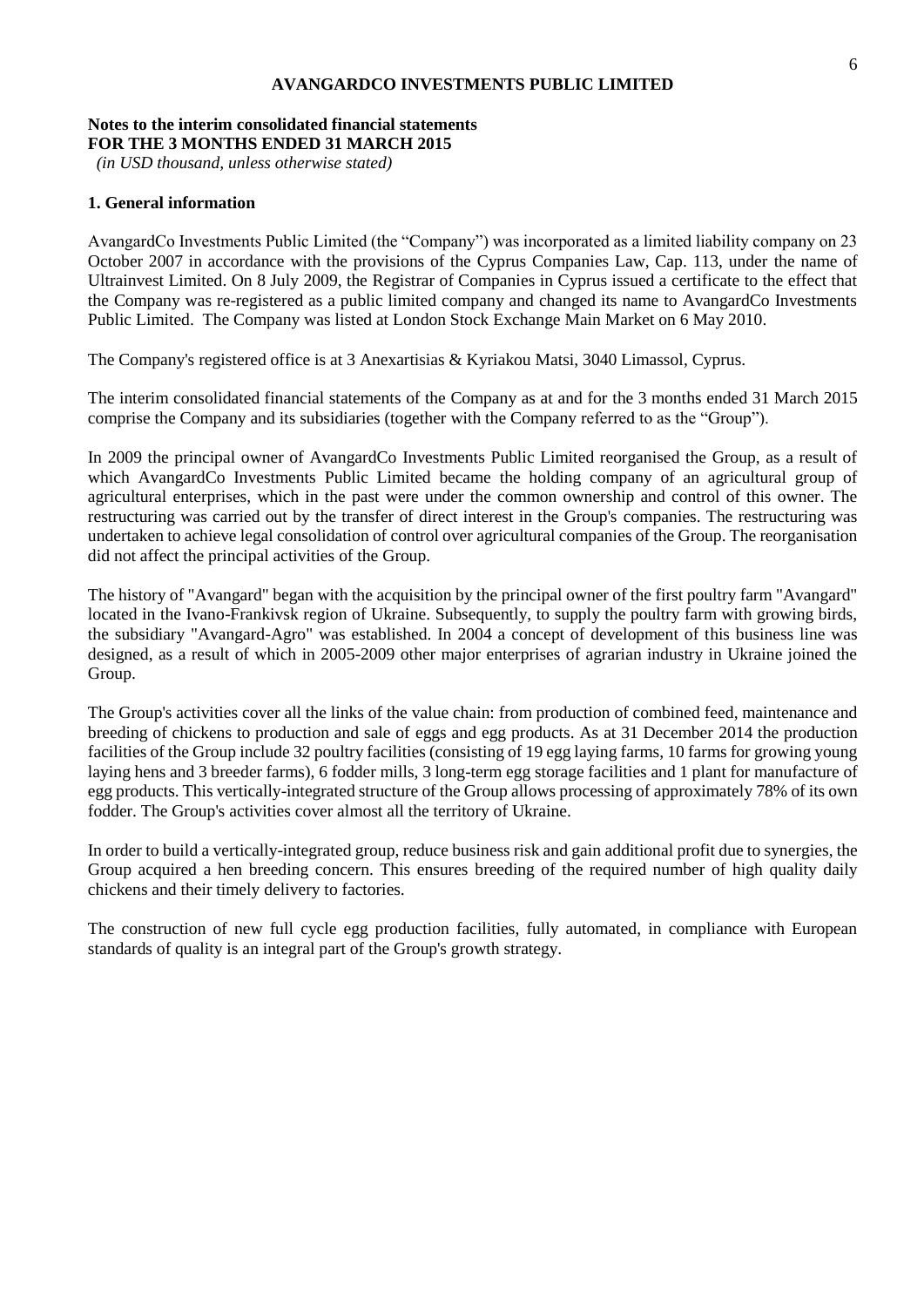## **Notes to the interim consolidated financial statements FOR THE 3 MONTHS ENDED 31 MARCH 2015**

*(in USD thousand, unless otherwise stated)*

# **1. General information (cont.)**

The Group's subsidiaries all of which are incorporated in Ukraine, their principal activities and the effective ownership interests are as follows:

| Company name                                                                                                                                       | <b>Principal Activity</b>                                            | <b>Country of</b><br>registration | Ownership<br>interest $(\%$ ) 31<br><b>March 2015</b> | <b>Ownership interest</b><br>$(%)$ 31 December<br>2014 |
|----------------------------------------------------------------------------------------------------------------------------------------------------|----------------------------------------------------------------------|-----------------------------------|-------------------------------------------------------|--------------------------------------------------------|
| PJSC Avangard                                                                                                                                      |                                                                      | Ukraine                           | 99,00%                                                | 99,00%                                                 |
| PJSC Chornobaivske                                                                                                                                 |                                                                      | Ukraine                           | 97,00%                                                | 97,00%                                                 |
| PJSC Agrofirma Avis                                                                                                                                |                                                                      | Ukraine                           | 100,00%                                               | 100,00%                                                |
| PJSC Kirovskiy                                                                                                                                     |                                                                      | Ukraine                           | 100,00%                                               | 100,00%                                                |
| PJSC Ptakhohospodarstvo Chervonyi Prapor                                                                                                           |                                                                      | Ukraine                           | 98,00%                                                | 98,00%                                                 |
| SC Ptakhofabryka Lozuvatska of Avangardco Investments<br><b>Public Limited</b>                                                                     |                                                                      | Ukraine                           | 100,00%                                               | 100,00%                                                |
| LLC Yuzhnaya - Holding                                                                                                                             |                                                                      | Ukraine                           | 100,00%                                               | 100,00%                                                |
| LLC Makarivska Ptakhofabryka                                                                                                                       | Keeping of technical                                                 | Ukraine                           | 100,00%                                               | 100,00%                                                |
| LLC PF Volnovaska                                                                                                                                  | laying hen, production                                               | Ukraine                           | 100,00%                                               | 100,00%                                                |
| PJSC Cross-PF Zorya                                                                                                                                | and selling of eggs                                                  | Ukraine                           | 89,00%                                                | 89,00%                                                 |
| PJSC Ptakhofabryka Pershe Travnya                                                                                                                  |                                                                      | Ukraine                           | 93,00%                                                | 93,00%                                                 |
| PJSC Chernivetska Ptakhofabryka                                                                                                                    |                                                                      | Ukraine                           | 98,00%                                                | 98,00%                                                 |
| ALLC Donetska Ptakhofabryka                                                                                                                        |                                                                      | Ukraine                           | 100,00%                                               | 100,00%                                                |
| LLC Areal-Snigurivka                                                                                                                               |                                                                      | Ukraine                           | 100,00%                                               | 100,00%                                                |
| LLC Torgivenlniy Budynok Bohodukhivska Ptakhofabryka                                                                                               |                                                                      | Ukraine                           | 100,00%                                               | 100,00%                                                |
| PPB LLC Ptytsecompleks                                                                                                                             |                                                                      | Ukraine                           | 100,00%                                               | 100,00%                                                |
| <b>PSPC</b> Interbusiness                                                                                                                          |                                                                      | Ukraine                           | 100,00%                                               | 100,00%                                                |
| SC Avangard-Agro of PJSC Avangard                                                                                                                  |                                                                      | Ukraine                           | 99,00%                                                | 99,00%                                                 |
| SC Gorodenkivska Ptakhofabryka of PJSC Avangard                                                                                                    |                                                                      | Ukraine                           | 99,00%                                                | 99,00%                                                 |
| SC Rogatynska Ptakhofabryka of PJSC Avangard                                                                                                       |                                                                      | Ukraine                           | 99,00%                                                | 99,00%                                                 |
| SC Ptakhohospodarstvo Donetske of ALLC Donetska<br>Ptakhofabryka                                                                                   |                                                                      | Ukraine                           | 100,00%                                               | 100,00%                                                |
| LLC Slovyany                                                                                                                                       | Incubation (production)                                              | Ukraine                           | 90,00%                                                | 90,00%                                                 |
| SC Ptakhohospodarstvo Lozuvatske of Avangardco Investments<br>Public Limited                                                                       | and sale of day-old<br>chick), farming of<br>young poultry for sale, | Ukraine                           | 100,00%                                               | 100,00%                                                |
| SC Zorya of PJSC Cross-PF Zoraya                                                                                                                   | and poultry                                                          | Ukraine                           | 89,00%                                                | 89,00%                                                 |
| SC Ptakhofabryka Chervonyi Prapor Poultry, of PJSC<br>Ptakhohospodarstvo ChervoniyPrapor<br>SC Ptakhohospodarstvo Yuzhnaya Holding of LLC Yuzhnaya |                                                                      | Ukraine                           | 98,00%                                                | 98,00%                                                 |
| Holding                                                                                                                                            |                                                                      | Ukraine                           | 100,00%                                               | 100,00%                                                |
| SC Ptakhogopodarstvo Volnovaske of LLC PF Volnovaska                                                                                               |                                                                      | Ukraine                           | 100,00%                                               | 100,00%                                                |
| SC Ptakhohospodarstvo Chornobaivske of PJSC Chornobaivske                                                                                          |                                                                      | Ukraine                           | 97,00%                                                | 97,00%                                                 |
| LLC Rohatyn-Korm                                                                                                                                   |                                                                      | Ukraine                           | 99,00%                                                | 99,00%                                                 |
| PJSC Vuhlehirskyi Eksperementalnyi Kombikormovyi Zavod                                                                                             |                                                                      | Ukraine                           | 100,00%                                               | 100,00%                                                |
| PJSC Volnovaskyi Kombinat Khliboproduktiv                                                                                                          | Production and selling<br>of animal feed                             | Ukraine                           | 99,00%                                                | 99,00%                                                 |
| LLC Kamyanets-Podilsky Kombikormoviy Zavod                                                                                                         |                                                                      | Ukraine                           | 100,00%                                               | 100,00%                                                |
| LLC Pershe Travnya Kombikormoviy Zavod                                                                                                             |                                                                      | Ukraine                           | 93,00%                                                | 93,00%                                                 |
| LLC Imperovo Foods                                                                                                                                 | Processing of eggs and<br>selling of egg products                    | Ukraine                           | 96,00%                                                | 96,00%                                                 |
|                                                                                                                                                    | Rendering services<br>under guarantee                                |                                   |                                                       |                                                        |
| LLC Agramyi Holding Avangard                                                                                                                       | agreements                                                           | Ukraine                           | 100,00%                                               | 100,00%                                                |
| LLC Imperovo LTD                                                                                                                                   | Rental services                                                      | Ukraine                           | 96,00%                                                | 96,00%                                                 |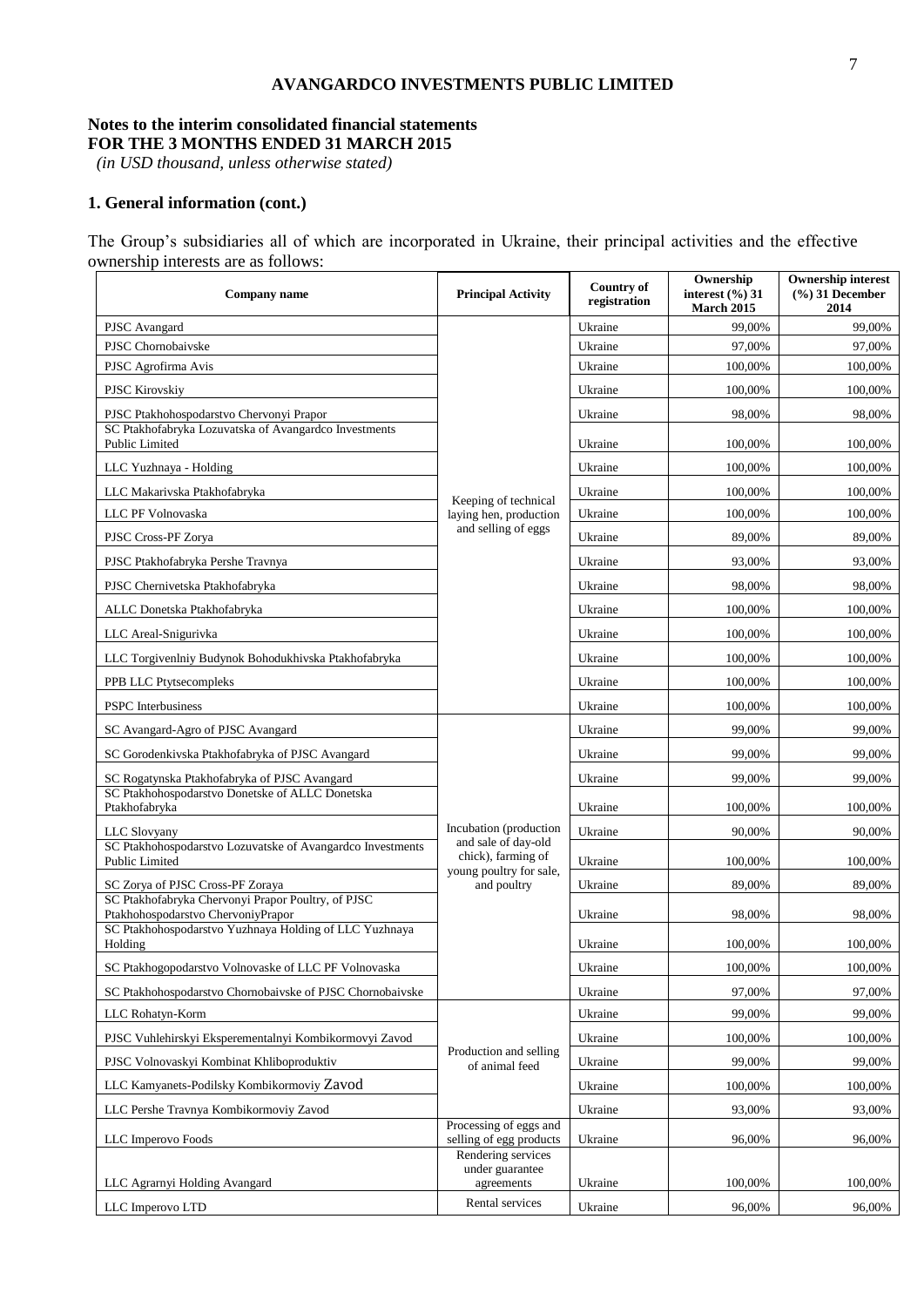# **Notes to the interim consolidated financial statements**

**FOR THE 3 MONTHS ENDED 31 MARCH 2015**

*(in USD thousand, unless otherwise stated)*

## **1. General information (cont.)**

The parent company of the Group is AvangardCo Investments Public Limited, registered in Cyprus, with an issued share capital of 6 387 185 ordinary shares as at 31 March 2015 with nominal value of  $\epsilon$  0,10 per share.

The shares were distributed as follows:

|                           | 31 March 2015       |                               | <b>31 December 2014</b> |                               |  |
|---------------------------|---------------------|-------------------------------|-------------------------|-------------------------------|--|
| Owner                     | Number of<br>shares | Ownership<br>interest $(\% )$ | <b>Number of shares</b> | Ownership<br>interest $(\% )$ |  |
| Quickcom Limited          |                     |                               |                         |                               |  |
| <b>Omtron Limited</b>     | 1 848 575           | 28,9%                         | 1 848 575               | 28,9%                         |  |
| <b>Tanchem Limited</b>    | 926 280             | 14,5%                         | 926 280                 | 14,5%                         |  |
| Mobco Limited             |                     |                               |                         |                               |  |
| BNY (Nominees)<br>Limited | 1 437 500           | 22,5%                         | 1 437 500               | 22,5%                         |  |
| UkrLandFarming Plc        | 2 174 825           | 34,1%                         | 2 174 825               | 34,1%                         |  |
| Other                     | 4                   |                               |                         |                               |  |
|                           | 6 3 8 7 1 8 5       | 100,0%                        | 6 3 8 7 1 8 5           | 100,0%                        |  |

As at 31 March 2015 and 31 December 2014 the interests in Omtron Limited and Tanchem Limited beneficially owned by UkrLandFarming Plc were as follows:

|                       | Ownership interest $(\% )$<br>as at 31 March 2015 | Ownership interest $(\% )$<br>as at 31 December 2014 |
|-----------------------|---------------------------------------------------|------------------------------------------------------|
| <b>Omtron Limited</b> | 100%                                              | 100\%                                                |
| Tanchem Limited       | 100%                                              | 100%                                                 |

As at 31 March 2015 and 31 December 2014 the direct interests in Quickcom Limited, Omtron Limited, Tanchem Limited, Mobco Limited, UkrLandFarming Plc beneficially owned by Oleg Bakhmatyuk ("the beneficial owner" hereinafter) were as follows:

|                        | Ownership interest $(\% )$<br>as at 31 March 2015 | Ownership interest $(\% )$<br>as at 31 December 2014 |
|------------------------|---------------------------------------------------|------------------------------------------------------|
| Quickcom Limited       | 100\%                                             | 100\%                                                |
| <b>Omtron Limited</b>  |                                                   | -                                                    |
| <b>Tanchem Limited</b> |                                                   | $\overline{\phantom{0}}$                             |
| Mobco Limited          | 100%                                              | 100%                                                 |
| UkrLandFarming Plc     | 95%                                               | 95%                                                  |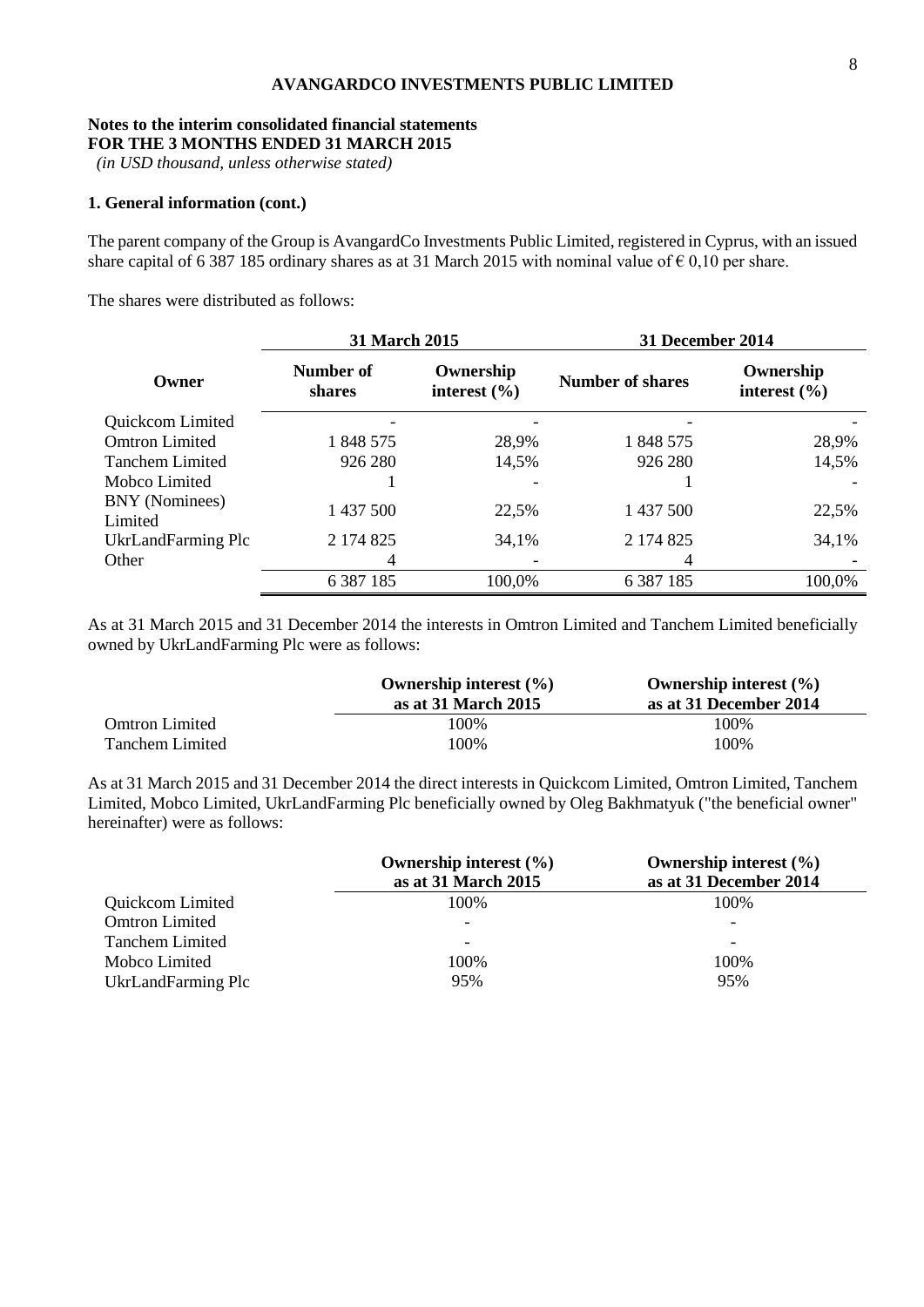### **Notes to the interim consolidated financial statements FOR THE 3 MONTHS ENDED 31 MARCH 2015**

*(in USD thousand, unless otherwise stated)*

# **2. Basis of preparation**

# **2.1 Statement of compliance**

These interim consolidated financial statements have been prepared in accordance with International Financial Reporting Standards (IFRSs) as adopted by the European Union (EU) and the requirements of the Cyprus Companies Law, Cap. 113.

# **2.2 Basis of measurement**

These interim consolidated financial statements have been prepared on the historical cost basis, except for the biological assets which are measured at fair value and bonds, loans and investments held to maturity which are measured at amortised cost.

# **2.3 Going concern basis**

These interim consolidated financial statements have been prepared under the going concern basis, which assumes the realisation of assets and settlement of liabilities in the course of ordinary economic activity. Renewals of the Group's assets, and the future activities of the Group, are significantly influenced by the current and future economic environment in Ukraine. The Board of Directors and Management are closely monitoring the tvents in the current operating environment of the Group. The interim consolidated financial statements do not comprise any adjustments in case of the Group's inability to continue as a going concern.

# **3. Significant accounting policies**

# **3.1 Foreign currency translation**

# *(а) Transactions and balances*

Transactions in foreign currencies are initially recorded by the Group entities at their respective functional currency rates prevailing at the date of the transaction.

Monetary assets and liabilities are translated into the functional currency of each company included into the Group, at the rates ruling at the reporting period. Foreign exchange gains and losses, arising from transactions in foreign currency, and also from translation of monetary assets and liabilities into the functional currency of each company included into the Group at the rate ruling at the end of the year, are recognised to profit or loss.

The exchange rates used for the preparation of these interim consolidated financial statements, are presented as follows:  $\frac{1}{2}$  weight  $\frac{1}{2}$ 

| <b>Currency</b>   | 31 March<br>2015 | Weighted<br>average for the<br>for the 3<br>monthes 2015 | 31 December<br>2014 | Weighted<br>average<br>for the 3<br>monthes 2014 |
|-------------------|------------------|----------------------------------------------------------|---------------------|--------------------------------------------------|
| US dollar to      |                  |                                                          |                     |                                                  |
| Ukrainian Hryvnia | 23,4426          | 21,1157                                                  | 15,7686             | 8,8627                                           |
| Euro              | 0,9211           | 0,8876                                                   | 0,8199              |                                                  |

The foreign currencies may be freely convertible to the territory of Ukraine at the exchange rate which is close to the exchange rate established by the National Bank of Ukraine. At the moment, the Ukrainian Hryvnia is not a freely convertible currency outside of Ukraine.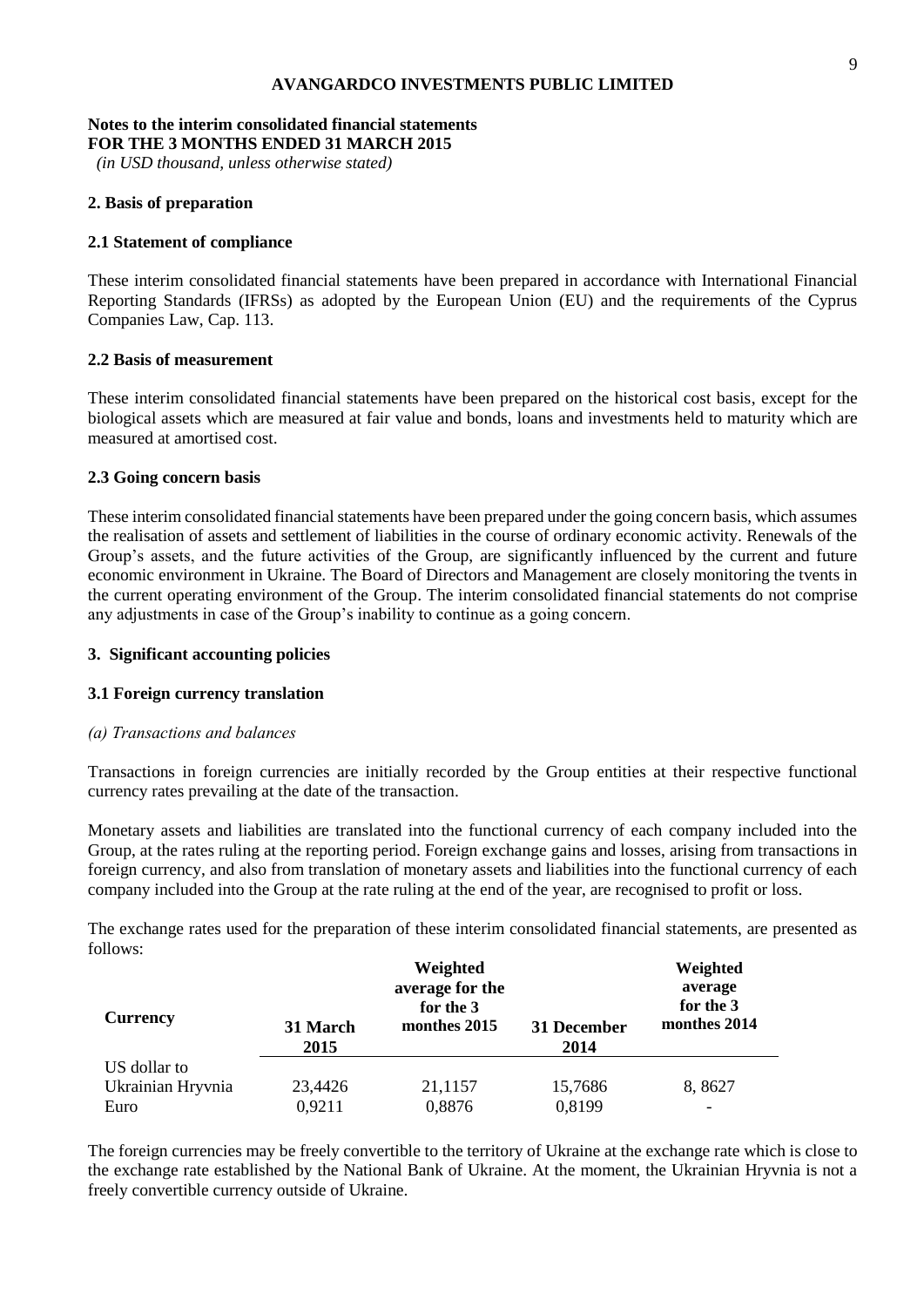# **Notes to the interim consolidated financial statements**

**FOR THE 3 MONTHS ENDED 31 MARCH 2015**

*(in USD thousand, unless otherwise stated)*

## **4. Biological assets**

|                                  | <b>31 March 2015</b> | 31 December 2014 |
|----------------------------------|----------------------|------------------|
| Non-current biological assets    |                      |                  |
| Replacement poultry              | 11 112               | 21 637           |
|                                  | 11 112               | 21 637           |
| <b>Current biological assets</b> |                      |                  |
| Commercial poultry               | 26 860               | 28 228           |
| Other biological assets          |                      |                  |
|                                  | 26 860               | 28 2 28          |
|                                  |                      |                  |
| <b>Total</b>                     | 37 972               | 49 865           |

#### **5. Held to maturity investments**

Held to maturity investments as at 31 March 2015 and 31 December 2014 were as follows:

|                               | 31 March 2015 | 31 December 2014 |
|-------------------------------|---------------|------------------|
| VAT government bonds          | 15 739        | 26 433           |
| Discount VAT government bonds | (5 212)       | (8, 474)         |
|                               | 10 527        | 17 959           |

During the year the Group's management decided to voluntarily obtain VAT government bonds as a settlement of VAT refundable. These bonds bear a semi-annual interest of 9,5% and mature in 2019.

# **6. Taxes recoverable and prepaid**

Taxes recoverable and prepaid as at 31 March 2015 and 31 December 2014 were as follows:

|                     | <b>Note</b> | <b>31 March 2015</b> | 31 December 2014 |
|---------------------|-------------|----------------------|------------------|
| VAT settlements     | a)          | 22 5 8 6             | 45 891           |
| Other taxes prepaid |             | 44                   | 58               |
|                     |             | 22 630               | 45 949           |

a) VAT settlements related to VAT recoverable arising from operating activities and capital expenditure, is subject to:

cash refund through release of budgetary funds by the Government;

settlement of future tax liabilities of the entity under this tax within non-agricultural transactions.

The VAT settlements are receivable within one year based on the prior years' pattern, history of cash refunds and expectations that funds will be realised within twelve months from the reporting period.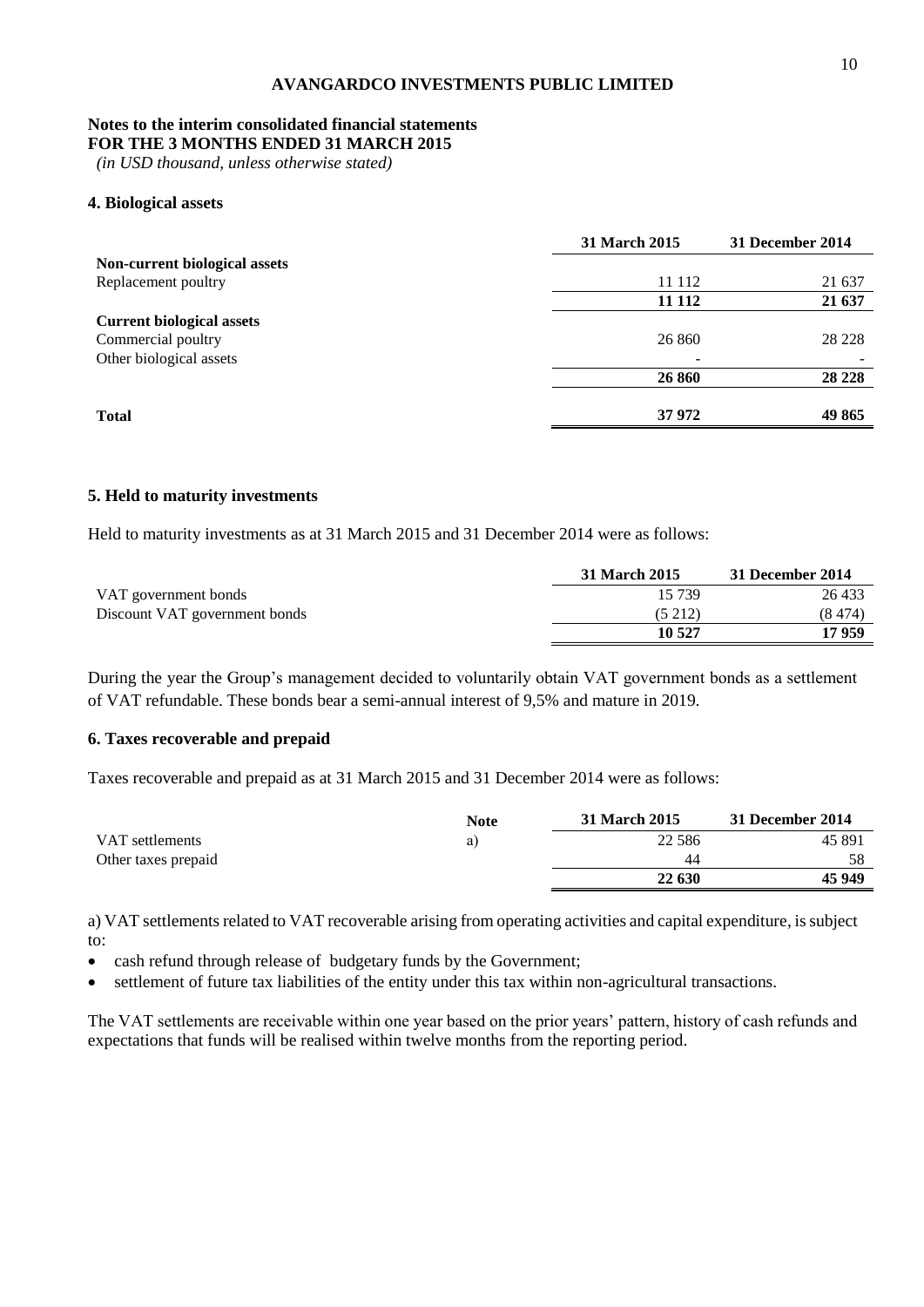# **Notes to the interim consolidated financial statements**

**FOR THE 3 MONTHS ENDED 31 MARCH 2015**

*(in USD thousand, unless otherwise stated)*

# **7. Inventories**

Inventories as at 31 March 2015 and 31 December 2014 were as follows:

|                               | 31 March 2015 | 31 December 2014 |
|-------------------------------|---------------|------------------|
| Raw and basic materials       | 67 355        | 87 116           |
| Work-in-progress              | 353           | 276              |
| Agricultural produce          | 1 2 3 0       | 1 3 8 2          |
| Finished goods                | 2 1 1 0       | 16 771           |
| Package and packing materials | 5443          | 8 3 1 3          |
| Goods for resale              | 173           | 290              |
| Other inventories             | 1 1 3 5       | 1748             |
|                               | 77 799        | 115 896          |

## **8. Trade accounts receivable, net**

Trade accounts reveivable as at 31 March 2015 and 31 December 2014 were as follows:

|                              | 31 March 2015 | 31 December 2014 |
|------------------------------|---------------|------------------|
| Trade receivables-gross      | 96 005        | 87 695           |
| Provision for doubtful debts | (11668)       | (8 474)          |
|                              | 84 337        | 79 221           |

# **9. Prepayments and other current assets, net**

Prepayments and other current assets as at 31 March 2015 and 31 December 2014 were as follows:

|                                     | 31 March 2015 | 31 December 2014 |
|-------------------------------------|---------------|------------------|
| Prepayments                         | 8 2 5 1       | 16 250           |
| Provision for doubtful debts        | (1301)        | (1522)           |
| Other non-trade accounts receivable | 5 3 3 9       | 7 7 5 8          |
| Current portion of VAT bonds        | 4 4 4 5       | 6 6 0 8          |
|                                     | 16 734        | 29 094           |

## **10. Cash and cash equivalents**

Cash and cash equivalents as at 31 March 2015 and 31 December 2014 were as follows:

|                                                                                  | 31 March 2015 | 31 December 2014 |
|----------------------------------------------------------------------------------|---------------|------------------|
| Cash in banks                                                                    | 89 121        | 117812           |
| Cash in hand                                                                     | 19            | 44               |
| Other bank accounts in foreign currency                                          | 750           |                  |
| Cash and cash equivalents represented in<br>consolidated statement of cash flows | 89 890        | 117856           |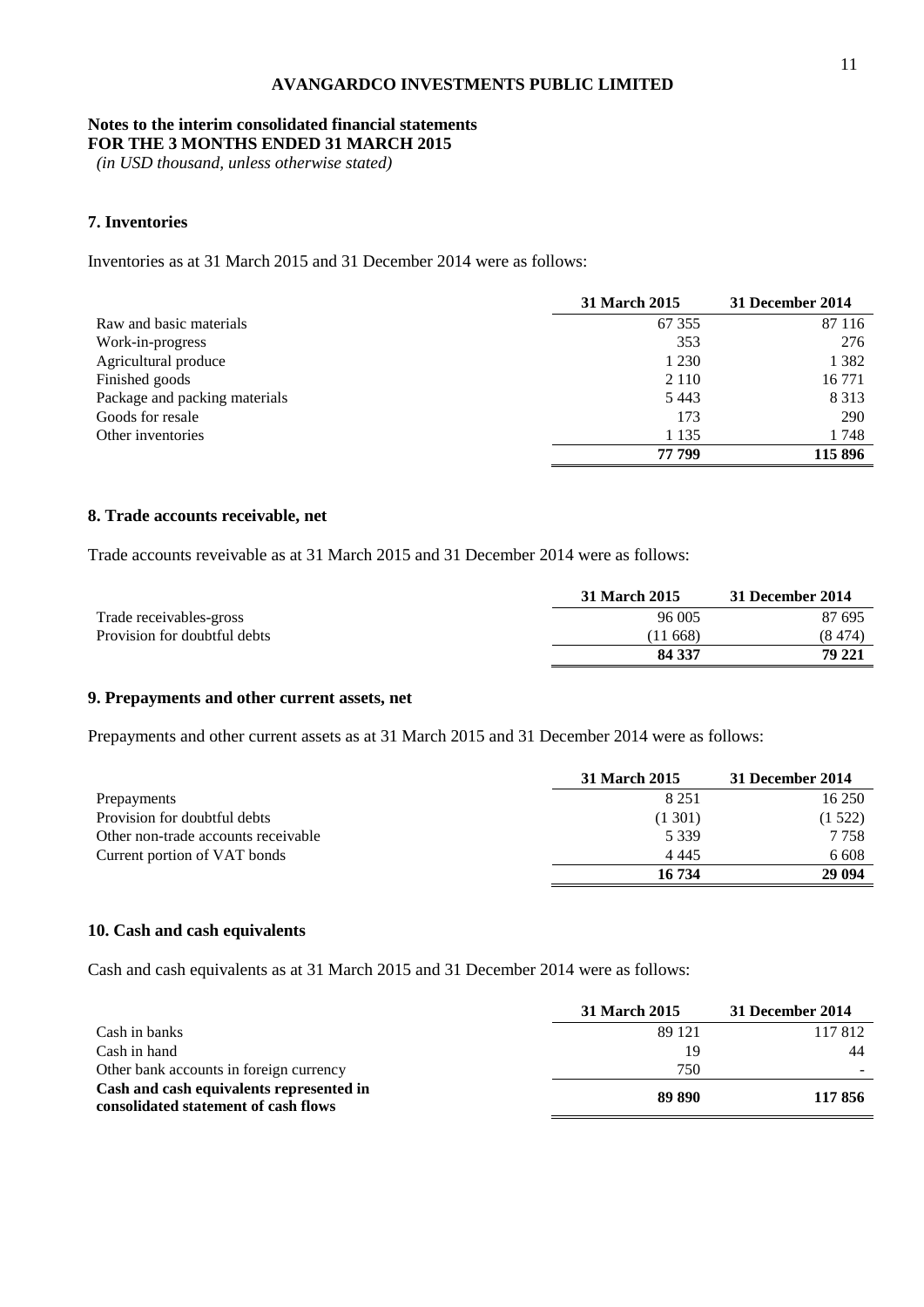# **Notes to the interim consolidated financial statements**

**FOR THE 3 MONTHS ENDED 31 MARCH 2015**

*(in USD thousand, unless otherwise stated)*

## **11. Long-term loans**

Long-term loans as at 31 March 2015 and 31 December 2014 were as follows:

|                                                                                   | 31 March 2015 | 31 December 2014 |
|-----------------------------------------------------------------------------------|---------------|------------------|
| Long-term bank loans in national currency                                         | 934           | 1 3 8 9          |
| Long-term bank loans in foreign currency                                          | 88 879        | 93 0 84          |
| <b>Total loans</b>                                                                | 89 813        | 94 473           |
| Commodity credit                                                                  | 378           | 561              |
|                                                                                   | 90 191        | 95 034           |
| Current portion of non-current liabilities for bank loans<br>in national currency | (272)         | (231)            |
| Current portion of non-current liabilities for bank loans                         |               |                  |
| in foreign currency                                                               | (16091)       | (14 959)         |
|                                                                                   | 73828         | 79 844           |

# **12. Bond liabilities**

Bond liabilities as at 31 March 2015 and 31 December 2014 were as follows:

|                          | 31 March 2015 | 31 December 2014 |
|--------------------------|---------------|------------------|
| Par value                | 200 000       | 200 000          |
| Discount on issued bonds | (966)         | 1365             |
|                          | 199 034       | 198 635          |

On 29 October 2010, the Company issued 2 000 five year non-convertible bonds with par value equal to USD 100 000 each. The Notes have been admitted to the official list of the UK listing Authority and to trading on London Stock Exchange plc's regulated market with effect from 1 November 2010. The USD 200 000 000 10% Notes, bear interest from 29 October 2010 at a rate of 10% per annum payable semi annually in arrears on 29 April and 29 October in each year, commencing on 29 April 2011. The maturity date is 29 October 2015 and the placement price was 98,093% of the principal amount of the Notes.

Surety providers of the bonds were as follows: (1) LLC Areal Snigurivka, (2) CJSC Agrofirma Avis, (3) LLC Torgivelniy Budynok Bohodukhivska Ptahofabryka, (4) CJSC Chernivetska Ptakhofabryka, (5) PJSC Ptakhohospodarstvo Chervonyi Prapor, (6) APP CJSC Chornobaivske, (7) CJSC Avangard, (8) ALLC Donetska Ptakhofabryka, (9) SC Gorodenkivska Ptakhofabryka, (10) LLC Imperovo Foods, (11) PSPC Interbusiness, (12) SC Rohatynska Ptahofabryka, (13) SC Ptakhofabryka Lozuvatska, (14) LLC PF Volnovaska, (15) PJSC Cross P/F Zorya.

### **13. Short-term loans**

Short-term loans as at 31 March 2015 and 31 December 2014 were as follows:

|                                           | 31 March 2015 | 31 December 2014 |
|-------------------------------------------|---------------|------------------|
| Short-term bank loans in foreign currency | 50 000        | 50 000           |
|                                           | 50 000        | 50 000           |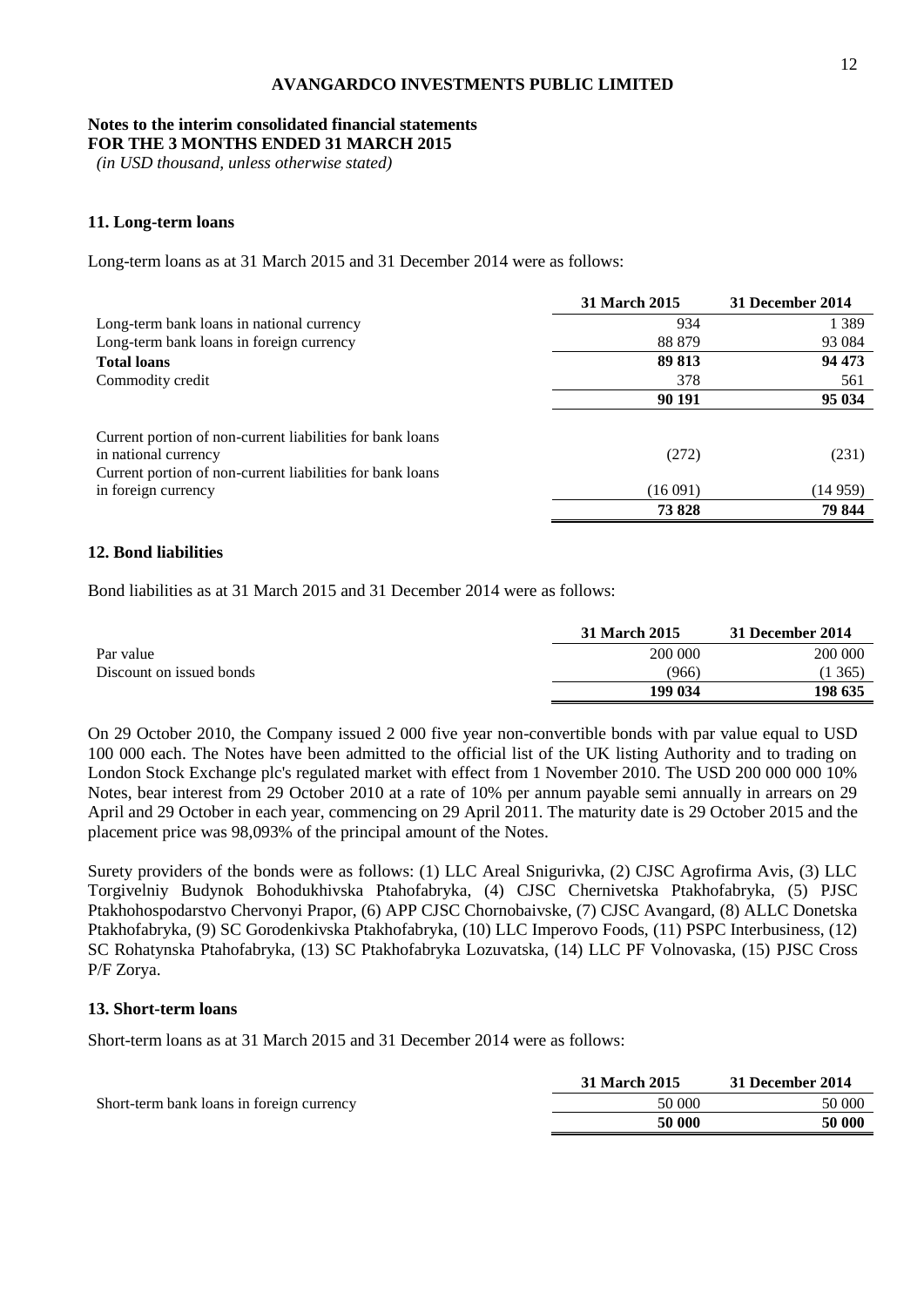#### **Notes to the interim consolidated financial statements FOR THE 3 MONTHS ENDED 31 MARCH 2015**

*(in USD thousand, unless otherwise stated)*

# **14. Current portion of non-current financial liabilities**

The current portion of non-current financial liabilities as at 31 March 2015 and 31 December 2014 was as follows:

|                                                           | <b>31 March 2015</b> | 31 December 2014 |
|-----------------------------------------------------------|----------------------|------------------|
| Trade and other payables                                  |                      |                  |
| Deferred income (current portion)                         | 97                   | 154              |
| <i>Financial liabilities</i>                              |                      |                  |
| Current portion of finance lease liabilities              | 9                    | 20               |
| VAT included in current portion of finance lease          |                      |                  |
| liabilities                                               | 2                    | 4                |
| Current portion of non-current liabilities for bank loans |                      |                  |
| in foreign currency                                       | 16 091               | 14 9 59          |
| Current portion of non-current liabilities for bank loans |                      |                  |
| in national currency                                      | 272                  | 231              |
|                                                           | 16 471               | 15 368           |

# **15. Trade payables**

Trade payables as at 31 March 2015 and 31 December 2014 were as follows:

|                         | <b>Note</b> | 31 March 2015 | 31 December 2014 |
|-------------------------|-------------|---------------|------------------|
| Trade payables          |             | 3 272         | 6 385            |
| Short-term notes issued | a)          | 225           | 522              |
|                         |             | 3 497         | 6907             |

a) As at 31 March 2015 and 31 December 2014 the short-term notes issued were represented by promissory, non interest-bearing, notes.

# **16. Other accounts payable**

Other accounts payable as at 31 March 2015 and 31 December 2014 were as follows:

|                                                    | <b>Note</b> | <b>31 March 2015</b> | 31 December 2014 |
|----------------------------------------------------|-------------|----------------------|------------------|
| Accrued expenses for future employee benefits      |             | 347                  | 515              |
| Other accrued expenses                             |             | 142                  | 211              |
| Wages and salaries and related taxes liabilities   |             | 978                  | 1415             |
| Other taxes and compulsory payments liabilities    | a)          | 1 3 1 5              | 1 1 3 3          |
| Accounts payable for property, plant and equipment |             | 263                  | 709              |
| Advances received from customers                   | b)          | 260                  | 394              |
| Interest payable                                   |             | 1 503                |                  |
| Accrued coupon on bonds                            |             | 8461                 | 3462             |
| Dividends payable                                  |             | 29 5 5 2             | 29 542           |
| Other payables                                     | c)          | 2018                 | 1965             |
|                                                    |             | 44 839               | 39 351           |

- a) Other taxes and compulsory payments liabilities mainly comprises of liabilities for VAT and community charges.
- b) Advances received from customers consist of prepayments for the sale of agriculture products and finished goods from buyers.
- c) Other payables consist of payables for electricity, gas, water, security services, lease and other.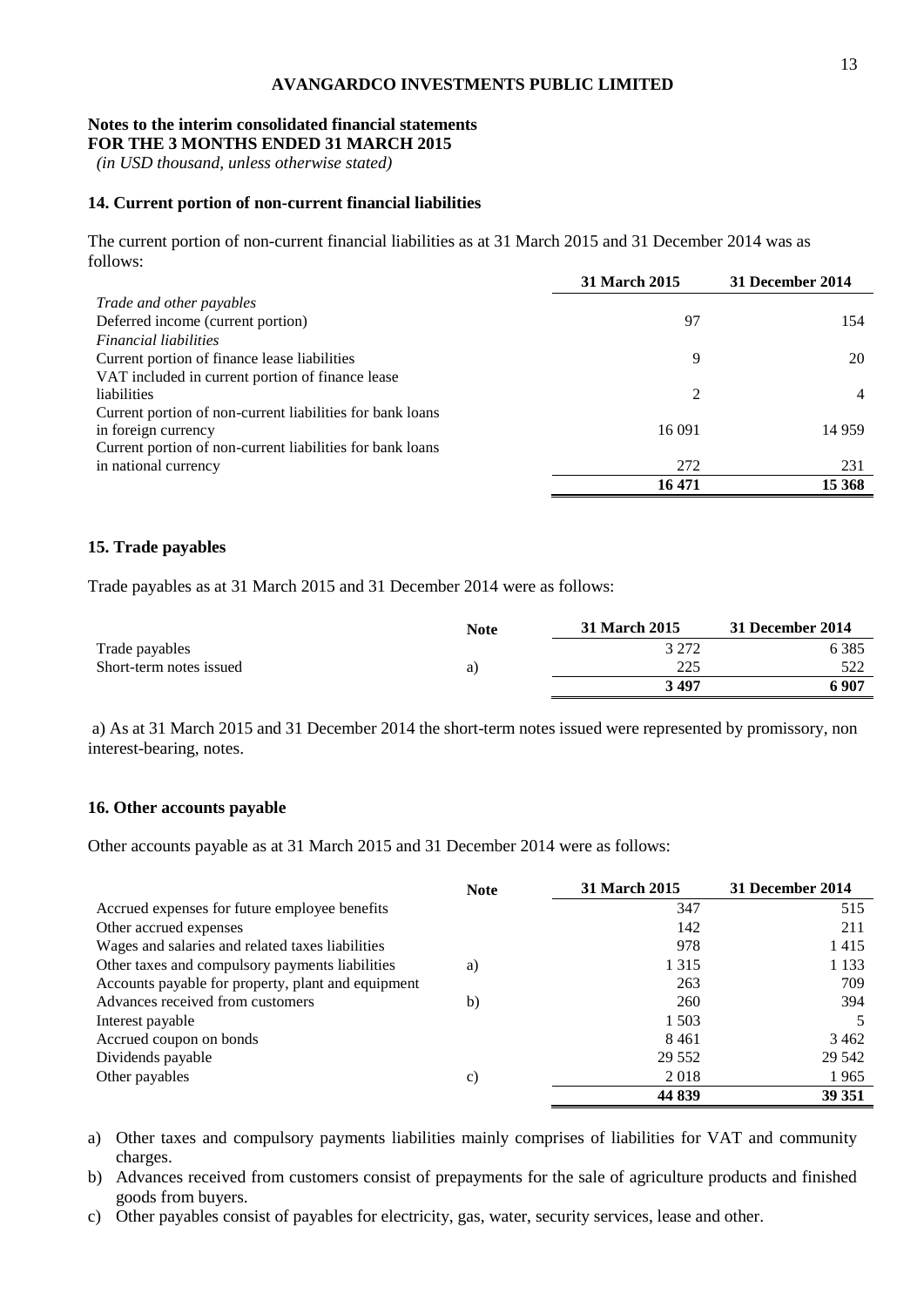# **Notes to the interim consolidated financial statements**

**FOR THE 3 MONTHS ENDED 31 MARCH 2015**

*(in USD thousand, unless otherwise stated)*

# **17. Revenue**

Sales revenue for the 3 months ended 31 March 2015 and 31 March 2014 were as follows:

|                                               | 31 March 2015 | 31 March 2014 |
|-----------------------------------------------|---------------|---------------|
| Revenue from finished goods                   | 72387         | 152 152       |
| Revenue from goods sold and services rendered | 39            |               |
|                                               | 72 426        | 152 199       |

# **18. Cost of sales**

Cost of sales for the 3 months ended 31 March 2015 and 31December 2013 was as follows:

|                                          | <b>Note</b> | 31 March 2015 | 31 March 2014 |
|------------------------------------------|-------------|---------------|---------------|
| Cost of finished goods sold              |             | (64102)       | (101520)      |
| Cost of goods sold and services rendered |             | (101)         | (209)         |
|                                          |             | (64203)       | (101 729)     |

# **19. Cost of sales by elements**

The cost of finished goods sold (Note 18) for the 3 months ended 31 March 2015 and 31 March 2014 as follows:

|                                                   | 31 March 2015 | 31 March 2014 |
|---------------------------------------------------|---------------|---------------|
| Raw materials                                     | (51779)       | (82734)       |
| Payroll of production personnel and related taxes | (1674)        | (4901)        |
| Depreciation                                      | (6112)        | (6209)        |
| Services provided by third parties                | (4524)        | (7633)        |
| Other expenses                                    | (13)          | (43)          |
|                                                   | (64102)       | (101520)      |

Services provided by third parties consists of expenses for electricity, storage services, gas, water, current repairs of production premises, sanitary cleaning services, veterinary services and other.

## **20. General administrative expenses**

General administrative expenses for the 3 months ended 31 March 2015 and 31 March 2014 were as follows:

|                                                | 31 March 2015 | <b>31 March 2014</b> |
|------------------------------------------------|---------------|----------------------|
| Salaries and wages of administrative personnel | (709)         | (1922)               |
| Services provided by third parties             | (676)         | (3171)               |
| Depreciation                                   | (13)          | (36)                 |
| Repairs and maintenance costs                  | (10)          | (26)                 |
| Tax expenses, except for income tax            | (54)          | (98)                 |
| Material usage                                 | (50)          | (121)                |
| Other expenses                                 | (42)          | (82)                 |
|                                                | (1554)        | (5456)               |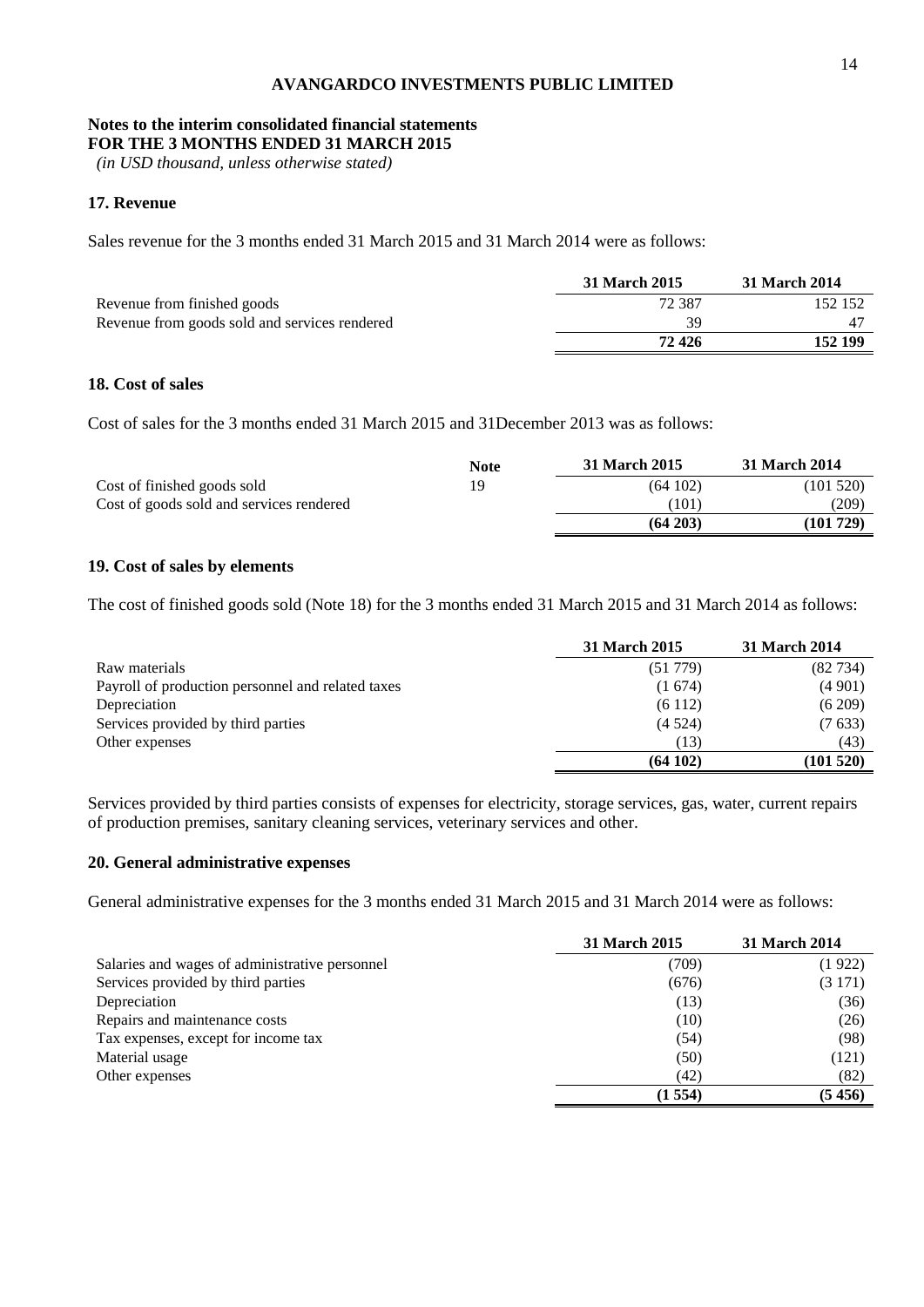# **Notes to the interim consolidated financial statements**

**FOR THE 3 MONTHS ENDED 31 MARCH 2015**

*(in USD thousand, unless otherwise stated)*

# **21. Distribution expenses**

Distribution expenses for the 3 months ended 31 March 2015 and 31 March 2014 were as follows:

|                                              | <b>31 March 2015</b> | <b>31 March 2014</b> |
|----------------------------------------------|----------------------|----------------------|
| Salaries and wages of distribution personnel | (144)                | (328)                |
| Transport expenses                           | (1501)               | (3538)               |
| Depreciation                                 | (73)                 | (203)                |
| Services provided by third parties           | (1851)               | (1520)               |
| Packing materials                            | (1)                  | (6)                  |
| Repairs and maintenance costs                | (4)                  | (13)                 |
| Other expenses                               | (12)                 | (52)                 |
|                                              | (3586)               | (5660)               |

# **22. Other operating expenses**

Other operating expenses for the 3 months ended 31 March 2015 and 31 March 2014 were as follows:

|                                                      | <b>31 March 2015</b> | <b>31 March 2014</b> |
|------------------------------------------------------|----------------------|----------------------|
| Loss on disposal of current assets                   | (9)                  | (21)                 |
| Loss on disposal of non current assets               |                      | (6)                  |
| Impairment of current assets                         | (7704)               | (324)                |
| Gain realised from writing-off of accounts payable   |                      |                      |
| Foreign currency sale income                         | 184                  | 813                  |
| Provision for doubtful debts and amounts written off | (6945)               | (5)                  |
| Fines, penalties recognized                          | (53)                 | (150)                |
| Other income                                         | 656                  | 25                   |
|                                                      | (13869)              | 343                  |

## **23. Finance costs**

Finance costs for the 3 months ended 31 March 2015 and 31 March 2014 was as follows:

|                                        | 31 March 2015 | 31 March 2014 |
|----------------------------------------|---------------|---------------|
| Interest payable on loans              | (2170)        | (1795)        |
| Capitalised interest                   |               |               |
| <b>Total finance expenses on loans</b> | (2170)        | (1795)        |
| Finance expenses on finance lease      | (4)           | (52)          |
| Finance expenses on bonds              | (5000)        | (5000)        |
| Other finance expenses                 | (400)         | (816)         |
|                                        | (7574)        | (7663)        |

# **24. Finance income**

Finance income for the 3 months ended 31 March 2015 and 31 March 2014 includes the interest income from VAT government bonds and placement of deposits, amounted to USD 1 119 thousand and USD 39 thousand respectively.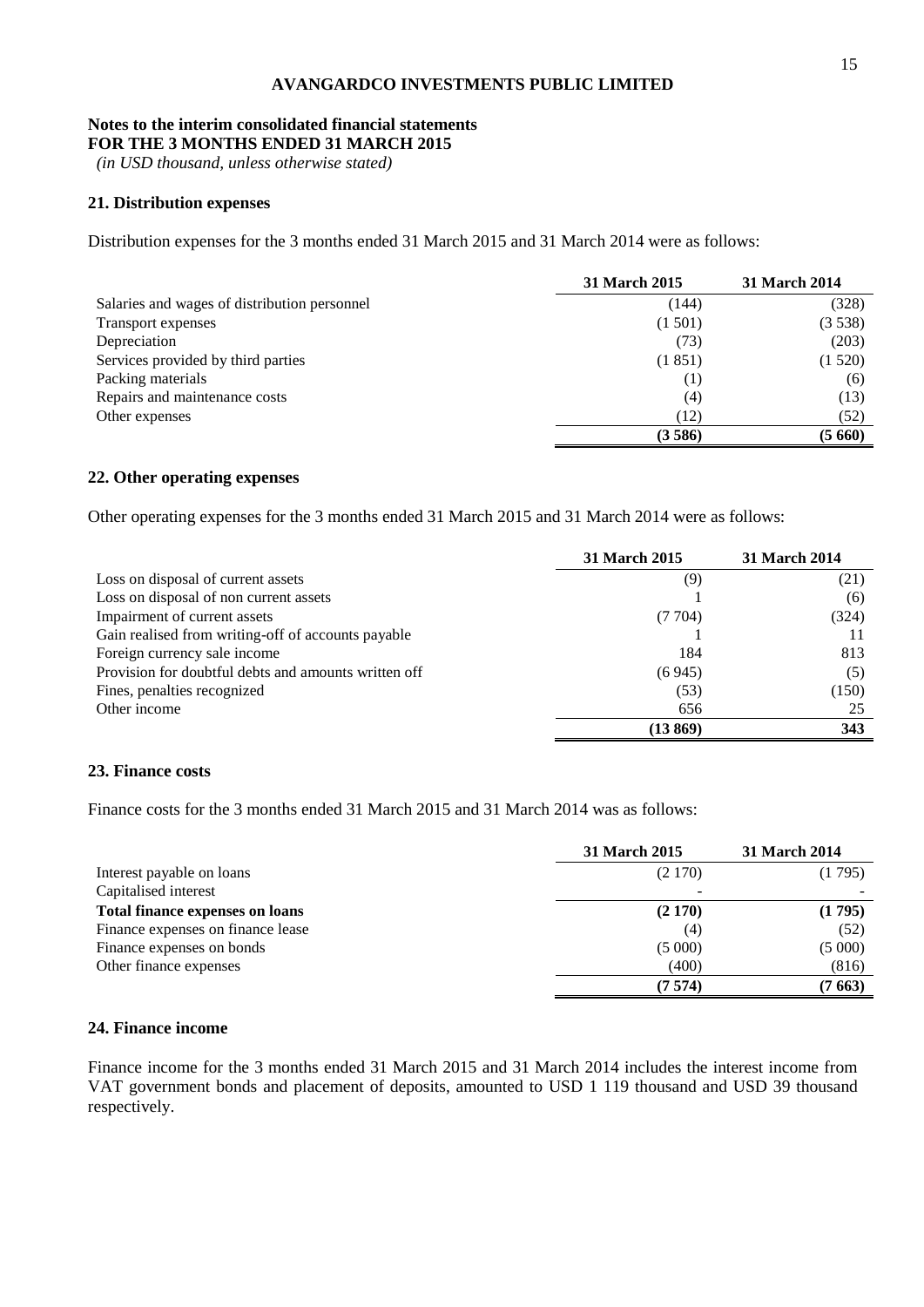# **Notes to the interim consolidated financial statements**

**FOR THE 3 MONTHS ENDED 31 MARCH 2015**

*(in USD thousand, unless otherwise stated)*

# **25. Related party balances and transactions**

The Company is controlled by Oleg Bakhmatyuk, who directly or indirectly owns 77.5% of the Company's share capital. The remaining 22.5% of the shares are widely owned.

For the purposes of these interim consolidated financial statements, parties are considered to be related if one party has the ability to control the other party, is under common control, or can exercise significant influence over the other party in making financial or operational decisions. In considering each possible related party relationship, attention is directed to the substance of the relationship, not merely the legal form.

The Group enters into transactions with both related and unrelated parties. It is generally not possible to objectively determine whether any transaction with a related party would have been entered into if the parties had not been related, or whether such transactions would have been effected on the same terms, conditions and amounts if the parties had not been related.

According to these criteria the related parties of the Group are divided into the following categories:

- A. Key management personnel;
- B. Companies having the same top management;
- C. Companies in which the Group's owners have an equity interest;
- D. Companies in which activities are significantly influenced by the Group's owners.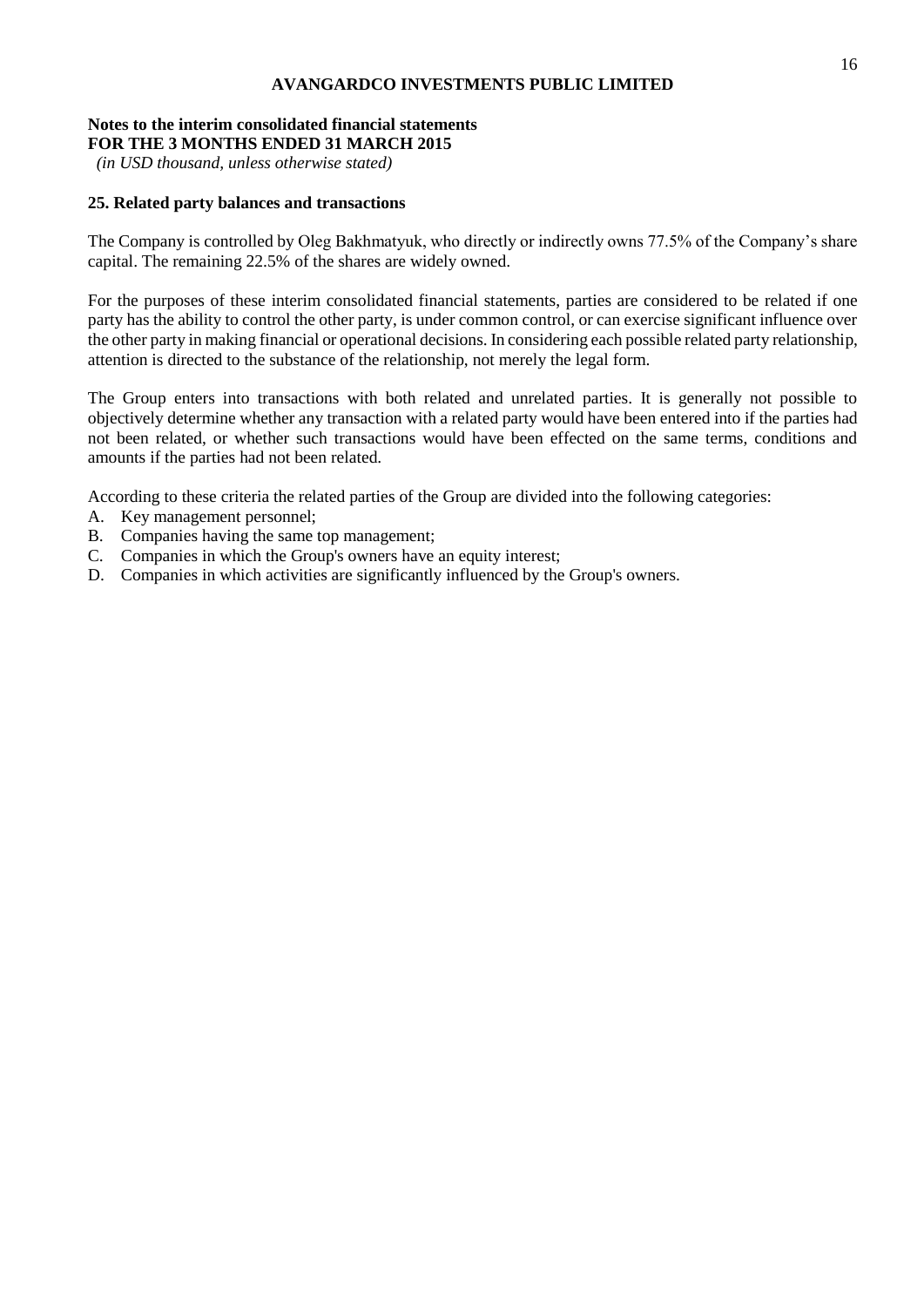# **Notes to the interim consolidated financial statements**

**FOR THE 3 MONTHS ENDED 31 MARCH 2015**

*(in USD thousand, unless otherwise stated)*

# **25. Related party balances and transactions (cont.)**

Outstanding amounts of the Group for transactions with related parties as at 31 March 2015 and 31 December 2014 were as follows:

|                                                                                        | Outstanding balances with related parties as at |                  |  |
|----------------------------------------------------------------------------------------|-------------------------------------------------|------------------|--|
|                                                                                        | 31 March 2015                                   | 31 December 2014 |  |
| Prepayments and other current assets, net                                              |                                                 |                  |  |
| C. Companies in which the Group's owners have an equity interest;                      | 1                                               | 2                |  |
| D. Companies in which activities are significantly influenced by the<br>Group's owners | 3 0 9 1                                         | 5 5 1 6          |  |
|                                                                                        | 3 0 9 2                                         | 5 5 1 8          |  |
| <b>Trade accounts receivable</b>                                                       |                                                 |                  |  |
| C. Companies in which the Group's owners have an equity interest;                      | $\overline{c}$                                  | 4                |  |
| D. Companies in which activities are significantly influenced by the<br>Group's owners | 26                                              | 156              |  |
|                                                                                        | 28                                              | <b>160</b>       |  |
| Cash and cash equivalents                                                              |                                                 |                  |  |
| D. Companies in which activities are significantly influenced by the<br>Group's owners | 29 3 13                                         | 14 5 5 0         |  |
|                                                                                        | 29 313                                          | 14 550           |  |
| Long-term finance lease                                                                |                                                 |                  |  |
| D. Companies in which activities are significantly influenced by the<br>Group's owners | 50                                              | 53               |  |
|                                                                                        | 50                                              | 53               |  |
| <b>Current portion of non-current liabilities</b>                                      |                                                 |                  |  |
| D. Companies in which activities are significantly influenced by the<br>Group's owners | 10                                              | 23               |  |
|                                                                                        | 10                                              | 23               |  |
| Trade accounts payable                                                                 |                                                 |                  |  |
| C. Companies in which the Group's owners have an equity interest;                      |                                                 |                  |  |
| D. Companies in which activities are significantly influenced by the<br>Group's owners | 1                                               | 33               |  |
|                                                                                        | 1                                               | 33               |  |
| <b>Other current liabilities</b>                                                       |                                                 |                  |  |
| C. Companies in which the Group's owners have an equity interest;                      |                                                 | 8719             |  |
| D. Companies in which activities are significantly influenced by the<br>Group's owners | 10                                              | 14 4 24          |  |
|                                                                                        | 10                                              | 23 143           |  |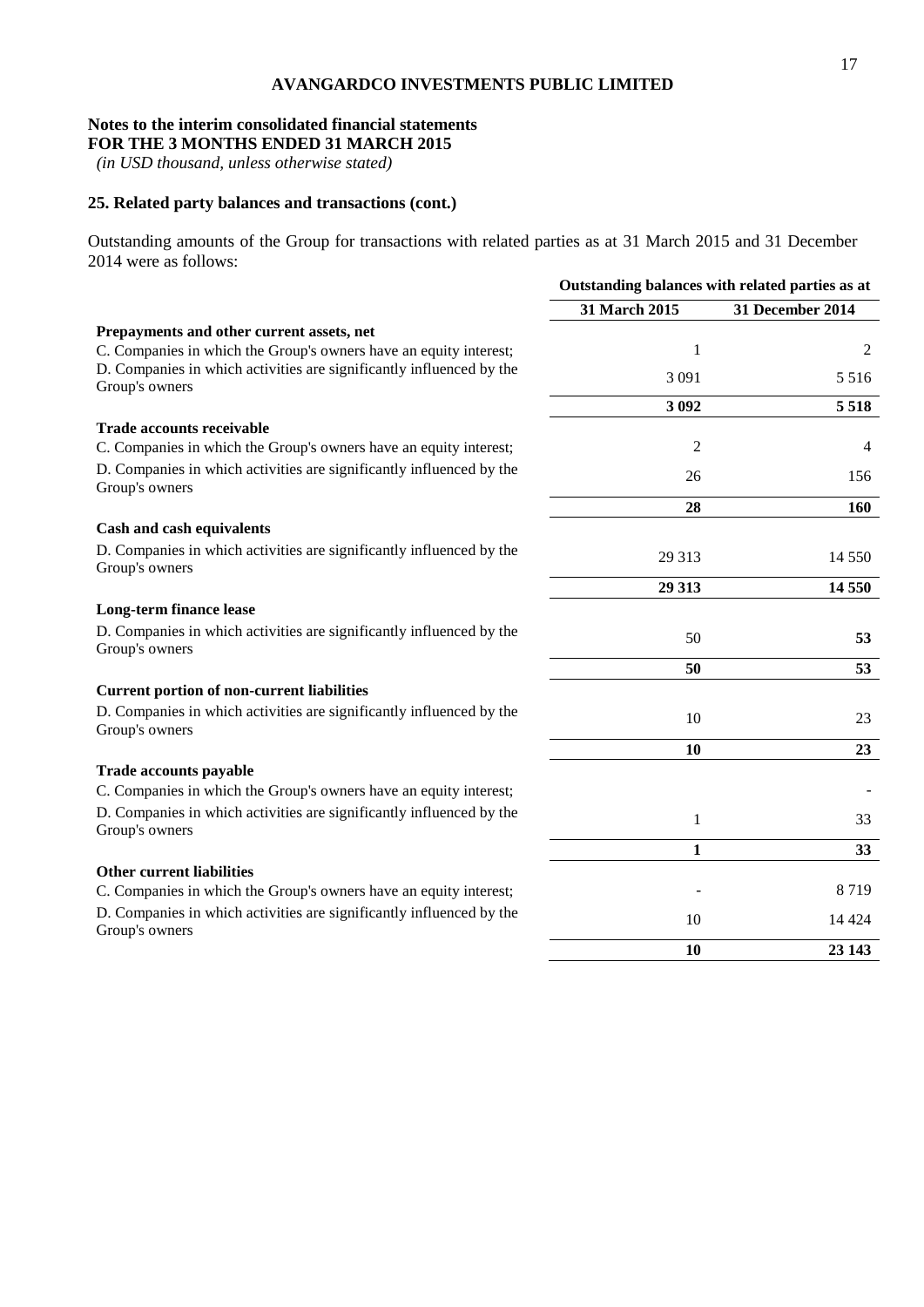# **Notes to the interim consolidated financial statements**

**FOR THE 3 MONTHS ENDED 31 MARCH 2015**

*(in USD thousand, unless otherwise stated)*

# **25. Related party balances and transactions (cont.)**

The Group's transactions with related parties for the 3 months ended 31 March 2015 and 31 March 2014 were as follows:

|                                                                                        | Transactions with related parties for the year<br>ended |               |  |
|----------------------------------------------------------------------------------------|---------------------------------------------------------|---------------|--|
|                                                                                        | 31 March 2015                                           | 31 March 2014 |  |
| <b>Sales revenue</b>                                                                   |                                                         |               |  |
| C. Companies in which the Group's owners have an equity interest;                      |                                                         |               |  |
| D. Companies in which activities are significantly influenced by the                   |                                                         |               |  |
| Group's owners                                                                         | 82                                                      | 127           |  |
|                                                                                        | 82                                                      | 127           |  |
| General administrative expenses                                                        |                                                         |               |  |
| C. Companies in which the Group's owners have an equity interest;                      |                                                         |               |  |
| D. Companies in which activities are significantly influenced by the                   |                                                         |               |  |
| Group's owners                                                                         | (15)                                                    | (53)          |  |
|                                                                                        | (15)                                                    | (53)          |  |
| <b>Distribution expenses</b>                                                           |                                                         |               |  |
| C. Companies in which the Group's owners have an equity interest;                      |                                                         |               |  |
| D. Companies in which activities are significantly influenced by the                   |                                                         |               |  |
| Group's owners                                                                         | (1547)                                                  | (228)         |  |
|                                                                                        | (1547)                                                  | (228)         |  |
| Other operating income/(expenses), net                                                 |                                                         |               |  |
| C. Companies in which the Group's owners have an equity interest;                      |                                                         |               |  |
| D. Companies in which activities are significantly influenced by the<br>Group's owners | 66                                                      | 93            |  |
|                                                                                        | 66                                                      | 93            |  |
| <b>Finance income</b>                                                                  |                                                         |               |  |
| D. Companies in which activities are significantly influenced by the                   |                                                         |               |  |
| Group's owners                                                                         |                                                         | 37            |  |
|                                                                                        | $\blacksquare$                                          | 37            |  |
| <b>Finance costs</b>                                                                   |                                                         |               |  |
| D. Companies in which activities are significantly influenced by the                   |                                                         |               |  |
| Group's owners                                                                         | (4)                                                     | (11)          |  |
|                                                                                        | (4)                                                     | (11)          |  |
|                                                                                        |                                                         |               |  |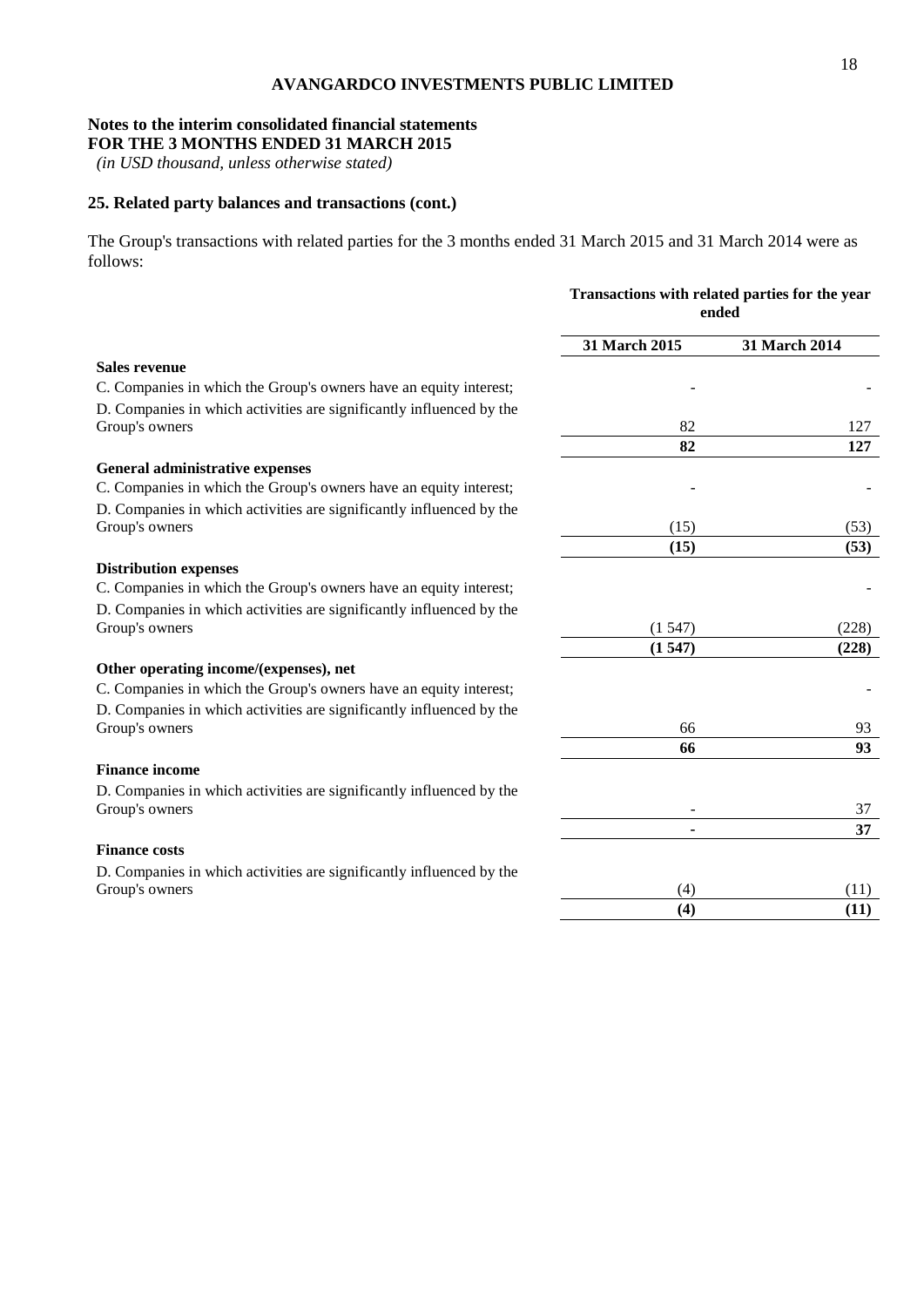#### **Notes to the interim consolidated financial statements FOR THE 3 MONTHS ENDED 31 MARCH 2015**

*(in USD thousand, unless otherwise stated)*

## **26. Operating segments**

A reportable segment is a separable component of a business entity that produces goods or provides services to individuals (or groups of related products or services) in a particular economic environment that is subject to risks and generate revenues other than risks and income of those components that are peculiar to other reportable segments.

For the purpose of management the Group is divided into the following reportable segments on the basis of produced goods and rendered services, and consists of the following 5 reportable segments:

- shell eggs breeding of industrial laying hens, production and sale of shell eggs;
- poultry incubation (production and sale of baby chicks), breeding of young birds for sale, as well as sale of birds for slaughter;
- animal feed production and sale of feeds;
- egg products processing and sale of egg products;
- other activities including sale of goods and services, sale of poultry meat and by-products, sale of plant production, sale of poultry manure etc.

Management monitors the operating results of each of the units separately for the purposes of making decisions about resources allocation and evaluation of operating results. The results of segments' activities are measured on the basis of operating profit or loss, its measurement is carried out accordingly to measurement of operating profit or loss in the consolidated financial statements.

|                                                                  | <b>Shell eggs</b> | <b>Poultry</b> | Animal<br>feed    | Egg<br>products | Other<br>activities | Aujustments<br>and<br>elimination | <b>Total</b> |
|------------------------------------------------------------------|-------------------|----------------|-------------------|-----------------|---------------------|-----------------------------------|--------------|
| Sales revenue                                                    | 75 806            | 13 105         | 41 393            | 16 9 26         | 190                 | $\blacksquare$                    | 147 420      |
| Intra-group elimination                                          | (21921)           | (11556)        | (41378)           |                 | (140)               | $\overline{\phantom{a}}$          | (74994)      |
| Revenue from external<br>buyers                                  | 53 885            | 1550           | 15                | 16 9 26         | 50                  | ٠                                 | 72427        |
| Income from revaluation<br>of biological assets at fair<br>value | 6745              | (358)          |                   |                 |                     | $\blacksquare$                    | 6387         |
| Other operating<br>income/(expenses)                             | (3894)            | (12)           | (241)             | (9878)          | 155                 | $\qquad \qquad \blacksquare$      | (13869)      |
| Income from government<br>grants and incentives                  | 24                | 1              |                   |                 |                     |                                   | 24           |
| <b>OPERATING</b><br>PROFIT/(LOSS)                                | 8466              | (1526)         | (921)             | (5055)          | (805)               | ۰                                 | 160          |
| Finance income                                                   | 103               | 4              | $\mathbf 1$       | 1 0 1 0         | $\Omega$            |                                   | 1 1 1 9      |
| Finance costs.<br><i>including:</i>                              | (46)              |                | $\qquad \qquad -$ | (1867)          | (5661)              |                                   | (7574)       |
| Interest payable on loans                                        | (46)              |                | $\qquad \qquad -$ | (1867)          | (259)               | ۰                                 | (2170)       |
| Income tax<br>(expense)/credit                                   |                   |                | (16)              |                 | (1)                 |                                   | (17)         |
| <b>NET PROFIT/(LOSS)</b><br><b>FOR THE PERIOD</b>                | 8567              | (1785)         | (937)             | (15 201)        | (42824)             | $\blacksquare$                    | (52179)      |
| <b>TOTAL ASSETS</b>                                              | 891711            | 61 331         | 185 524           | 299 198         | 552 914             | (1254676)                         | 736 000      |
| <b>TOTAL LIABILITIES</b>                                         | 369 501           | 6629           | 168 444           | 92 001          | 339 157             | (586613)                          | 389 120      |

Reportable segment information for the 3 months ended 31 March 2015 was as follows:

**Adjustments**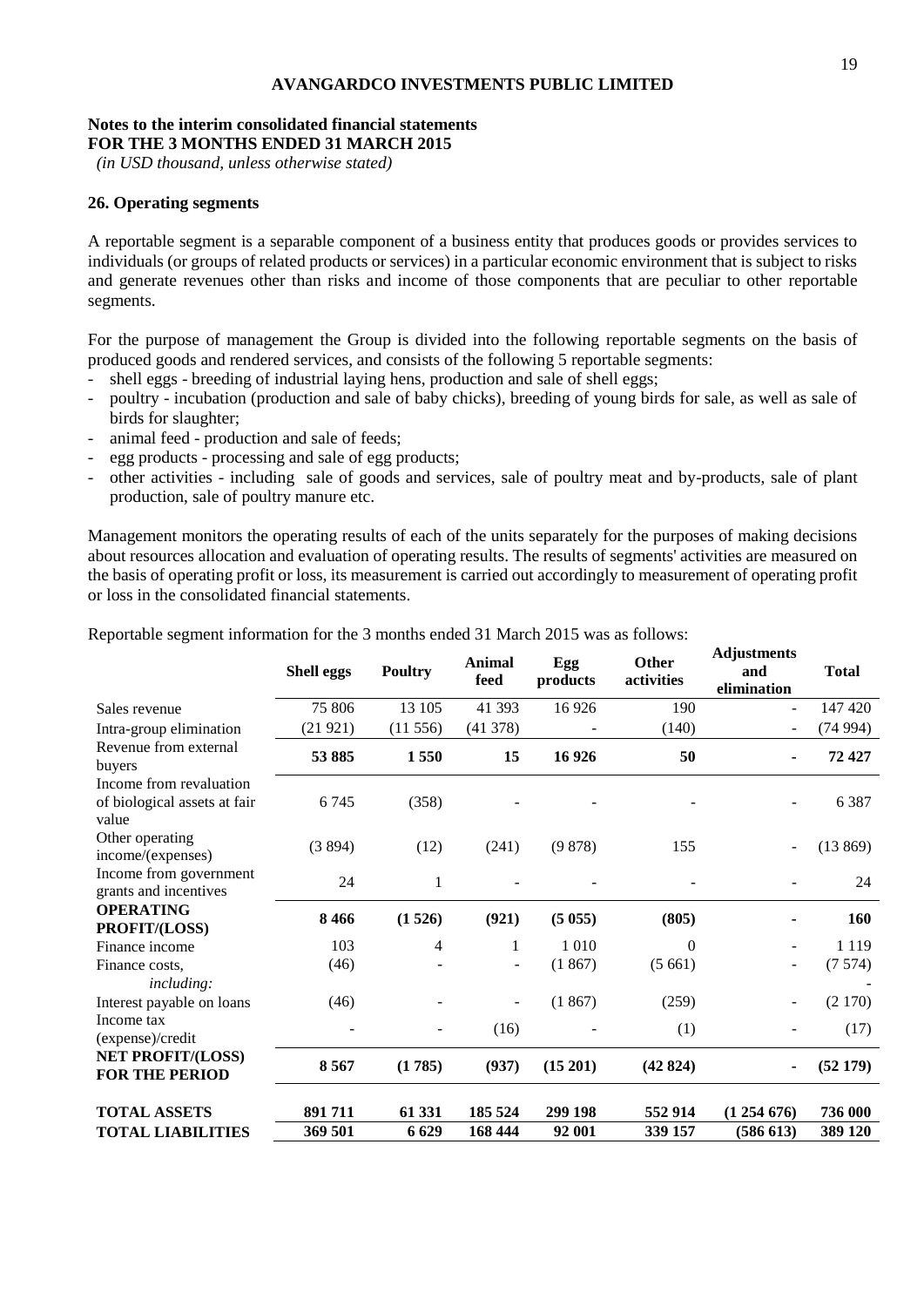# **Notes to the interim consolidated financial statements**

**FOR THE 3 MONTHS ENDED 31 MARCH 2015**

*(in USD thousand, unless otherwise stated)*

## **26. Operating segments (cont.)**

Reportable segment information for the 3 monthes ended 31 March 2014 was as follows:

|                                                               | <b>Shell eggs</b> | <b>Poultry</b> | Animal<br>feed | Egg<br>products | Other<br>activities | <b>Adjustments</b><br>and<br>elimination | <b>Total</b> |
|---------------------------------------------------------------|-------------------|----------------|----------------|-----------------|---------------------|------------------------------------------|--------------|
| Sales revenue                                                 | 173 418           | 38 7 95        | 56 869         | 51 326          | 6 1 0 1             |                                          | 326 510      |
| Intra-group elimination                                       | (77818)           | (33594)        | (56 857)       |                 | (6042)              |                                          | (174310)     |
| Revenue from external<br>buyers                               | 95 601            | 5 2 0 2        | 13             | 51 326          | 58                  | ٠                                        | 152 199      |
| Income from revaluation of<br>biological assets at fair value | 10 701            | (1428)         |                |                 |                     |                                          | 9 2 7 5      |
| Other operating<br>income/(expenses)                          | (379)             | (87)           | (28)           | 2 7 2 2         | (2109)              |                                          | 120          |
| Income from government<br>grants and incentives               | 68                |                |                |                 |                     |                                          | 68           |
| <b>OPERATING</b><br>PROFIT/(LOSS)                             | 35 373            | 5863           | (1774)         | 19 057          | (4021)              |                                          | 54 497       |
| Finance income                                                | 23                | $\overline{2}$ | 6              | 7               | (1)                 |                                          | 39           |
| Finance costs.<br><i>including:</i>                           | (528)             |                | ۰              | (1393)          | (5743)              |                                          | (7663)       |
| Interest payable on loans                                     | (31)              |                | ۰              | (1393)          | (372)               |                                          | (1795)       |
| Income tax expense                                            |                   |                | (55)           | (17)            | (1)                 |                                          | (74)         |
| <b>NET PROFIT/(LOSS)</b><br><b>FOR THE PERIOD</b>             | 34 867            | 5865           | (1823)         | 17 654          | (9766)              |                                          | 46 799       |
| <b>TOTAL ASSETS</b>                                           | 2 102 292         | 72 551         | 383 944        | 458 114         | 543 040             | (2128110)                                | 1 431 831    |
| <b>TOTAL LIABILITIES</b>                                      | 637720            | 10 312         | 334 684        | 307 281         | 320 506             | (1235969)                                | 374 534      |

### **27. Financial risk management**

### *Capital management*

The Group's management follows the policy of providing the firm capital base which allows supporting the trust of investors, creditors and market and ensuring future business development.

In relation to capital management the Group's objectives are as follows: maintaining the Group's ability to adhere to the going concern principle in order to provide income for owners and benefits to other interested parties, and also maintaining the optimal capital structure with the purpose of its cost reduction.

To manage capital, the Group's management, above all, uses the calculations of the financial leverage coefficient (ratio of leverage ratio) and the ratio between net debt and EBITDA.

Financial leverage is calculated as a ratio between net debt and total amount of capital. Net debt is calculated as cumulative borrowings net of cash and cash equivalents. Total amount of capital is calculated as own capital reflected in the balance sheet plus the amount of net debt.

This ratio measures net debt as a proportion of the capital of the Group, i.e. it correlates the debt with total equity and shows whether the Group is able to pay the amount of outstanding debts. An increase in this coefficient indicates an increase in borrowings relative to the total amount of the Group's capital. Monitoring this indicator is necessary to keep the optimal correlation between own funds and borrowings of the Group in order to avoid problems from over leverage.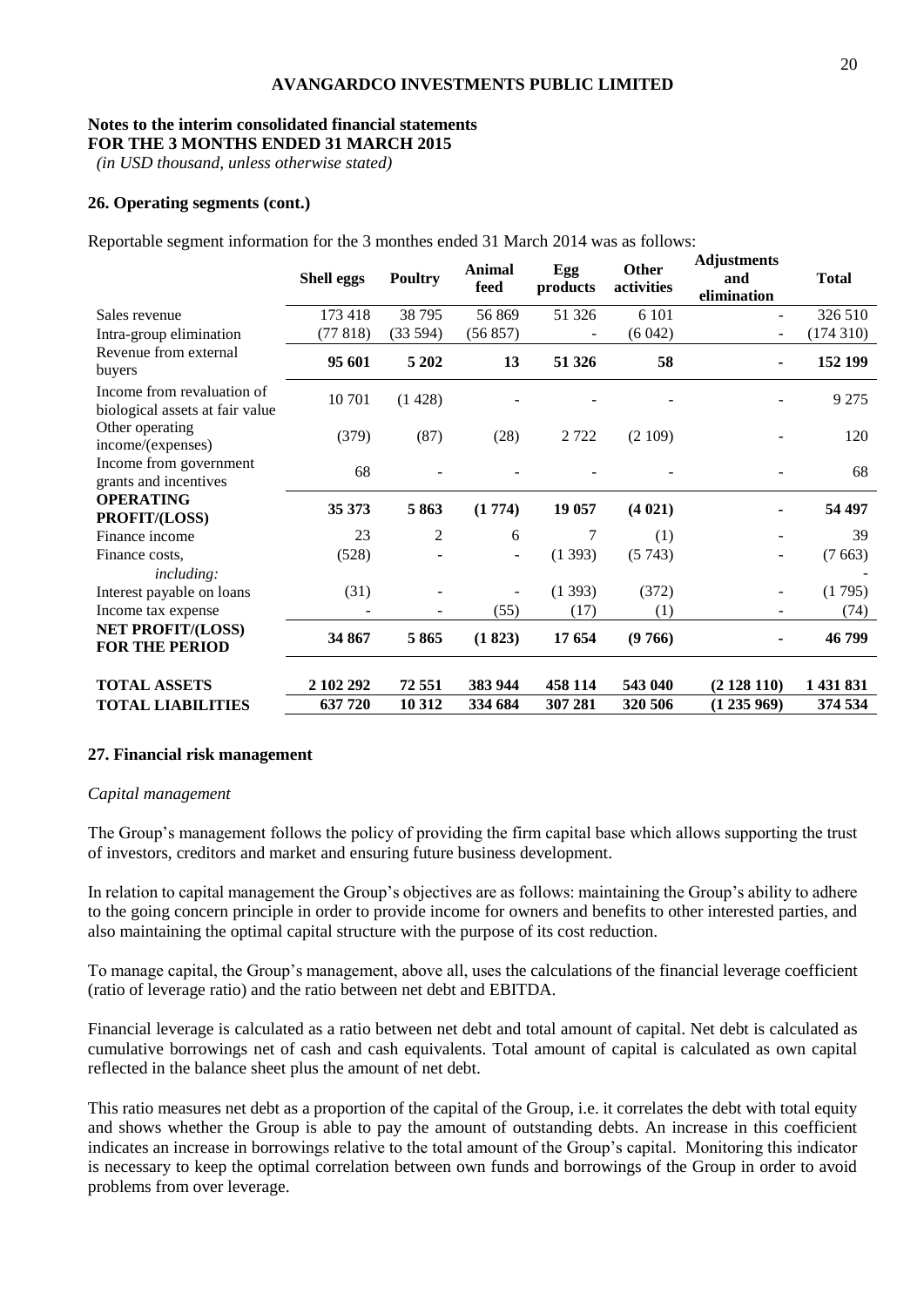#### **Notes to the interim consolidated financial statements FOR THE 3 MONTHS ENDED 31 MARCH 2015**

*(in USD thousand, unless otherwise stated)*

## **27. Financial risk management (cont.)**

*Capital management (cont.)*

## Financial leverage ratio calculation

For the ratio of net debt to EBITDA, the calculation of net debt is as above. EBITDA is an indicator of income before taxes, interest depreciation and amortisation. It is useful for the Group's financial analysis, since the Group's activity is connected with long-term investments in property, plant and equipment. EBITDA does not include depreciation, so that in the Group's opinion, it reflects the approximate cash flows deriving from the Group's income in a more reliable way.

The ratio of net debt to EBITDA gives an indication of whether income obtained from operating activities is sufficient to meet the Group's liabilities.

As at 31 March 2015 and 31 December 2014 the Group's financial leverage coefficient was 41,8% and 25.9% respectively. **Carrying 1** 

|                                         | Carrying value       |                  |  |  |
|-----------------------------------------|----------------------|------------------|--|--|
|                                         | <b>31 March 2015</b> | 31 December 2014 |  |  |
| Short-term loans                        | 50 000               | 50 000           |  |  |
| Long-term loans                         | 73 828               | 79 844           |  |  |
| Current portion of long-term loans      | 16 363               | 15 190           |  |  |
| Long-term finance lease (including VAT) | 61                   | 88               |  |  |
| Short-term bond liabilities             | 199 034              | 198 635          |  |  |
| Total borrowings                        | 339 286              | 343 757          |  |  |
| <b>Cash and cash equivalents</b>        | (89 890)             | (117 856)        |  |  |
| Net debt                                | 249 396              | 225 901          |  |  |
| <b>Share capital</b>                    | 836                  | 836              |  |  |
| Share premium                           | 201 164              | 201 164          |  |  |
| Capital contribution reserve            | 115 858              | 115 858          |  |  |
| Retained earnings                       | 1 025 445            | 1 077 158        |  |  |
| Foreign currency translation reserve    | (100909)             | (776 404)        |  |  |
| Non-controlling interests               | 12 675               | 27 27 6          |  |  |
| Total equity                            | 346 879              | 645 888          |  |  |
| Total amount of equity and net debt     | 596 275              | 871 789          |  |  |
| <b>Financial leverage coefficient</b>   | 41,8%                | 25,9%            |  |  |